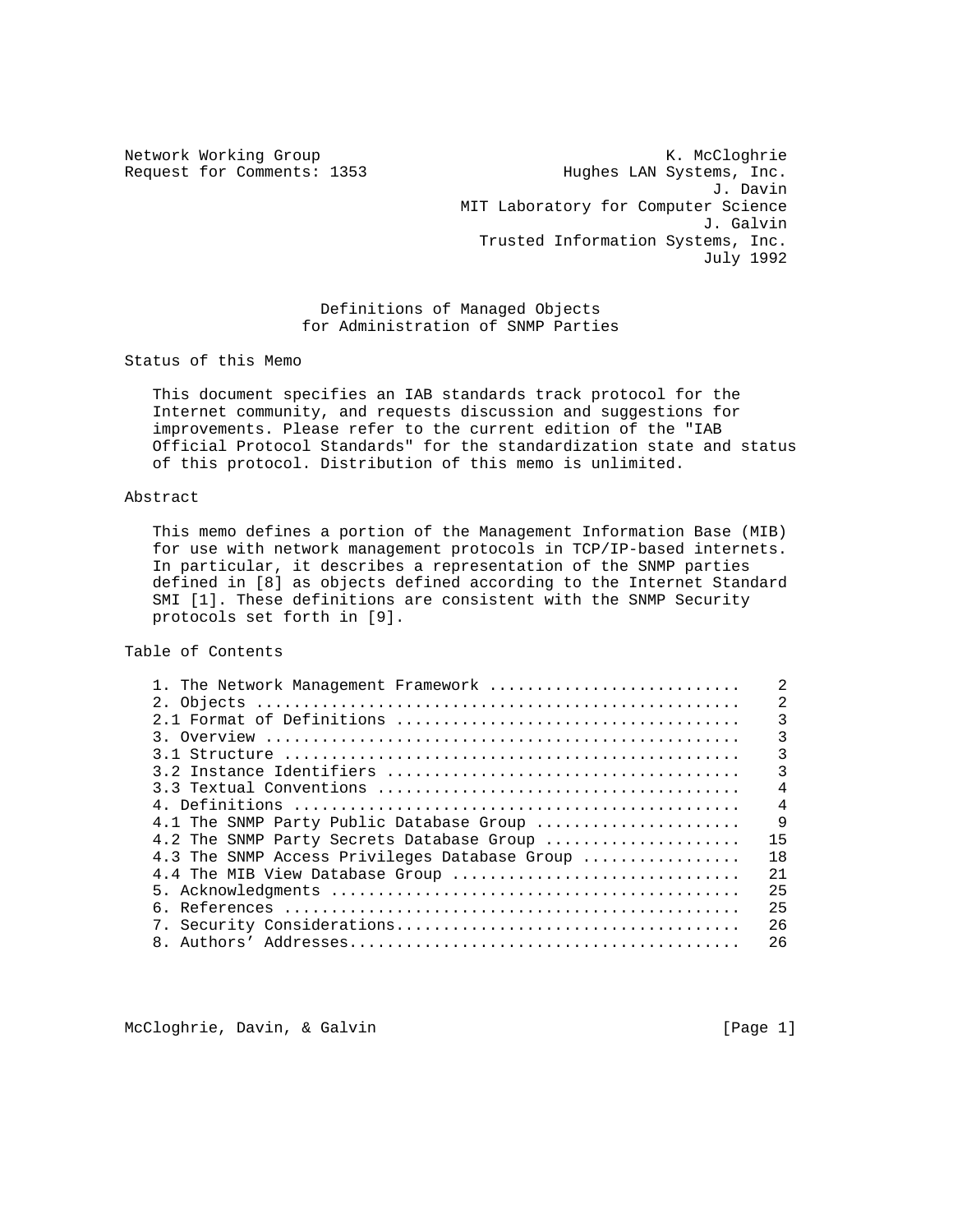## 1. The Network Management Framework

 the Internet-standard Network Management Framework consists of three components. They are:

 RFC 1155 which defines the SMI, the mechanisms used for describing and naming objects for the purpose of management. RFC 1212 defines a more concise description mechanism, which is wholly consistent with the SMI.

 RFC 1156 which defines MIB-I, the core set of managed objects for the Internet suite of protocols. RFC 1213, defines MIB-II, an evolution of MIB-I based on implementation experience and new operational requirements.

 RFC 1157 which defines the SNMP, the protocol used for network access to managed objects.

 The Framework permits new objects to be defined for the purpose of experimentation and evaluation.

## 2. Objects

 Managed objects are accessed via a virtual information store, termed the Management Information Base or MIB. Objects in the MIB are defined using the subset of Abstract Syntax Notation One (ASN.1) [5] defined in the SMI. In particular, each object has a name, a syntax, and an encoding. The name is an object identifier, an administratively assigned name, which specifies an object type. The object type together with an object instance serves to uniquely identify a specific instantiation of the object. For human convenience, we often use a textual string, termed the OBJECT DESCRIPTOR, to also refer to the object type.

 The syntax of an object type defines the abstract data structure corresponding to that object type. The ASN.1 language is used for this purpose. However, the SMI [1] purposely restricts the ASN.1 constructs which may be used. These restrictions are explicitly made for simplicity.

 The encoding of an object type is simply how that object type is represented using the object type's syntax. Implicitly tied to the notion of an object type's syntax and encoding is how the object type is represented when being transmitted on the network.

 The SMI specifies the use of the basic encoding rules of ASN.1 [6], subject to the additional requirements imposed by the SNMP.

McCloghrie, Davin, & Galvin (Page 2)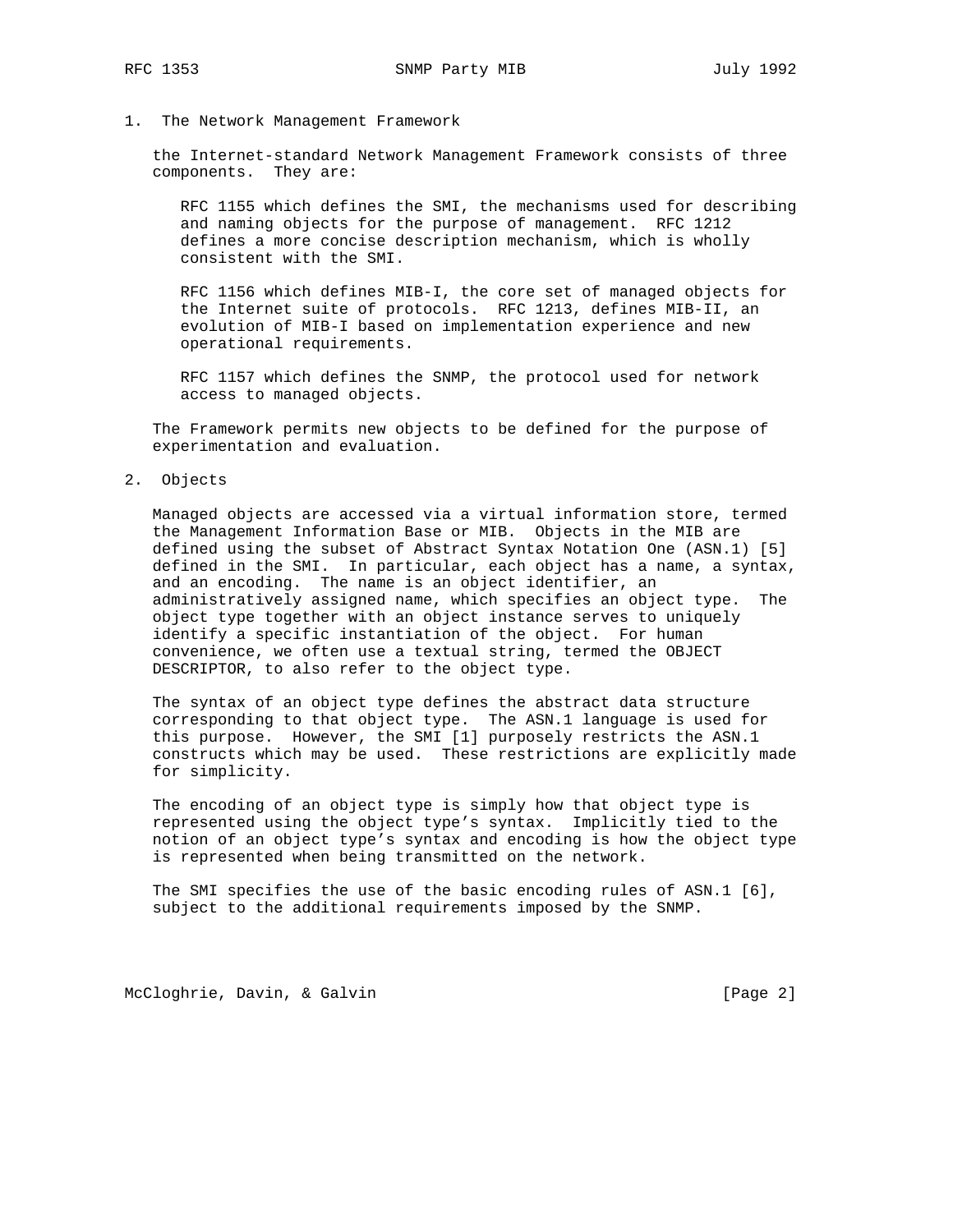# 2.1. Format of Definitions

 Section 4 contains the specification of all object types contained in this MIB module. The object types are defined using the conventions defined in the SMI, as amended by the extensions specified in [7].

#### 3. Overview

#### 3.1. Structure

 This MIB contains the definitions for four tables, a number of OBJECT IDENTIFIER assignments, and some conventions for initial use with some of the assignments. The four tables are the SNMP Party Public database, the SNMP Party Secrets database, the SNMP Access Control database, and the SNMP Views database.

 The SNMP Party Public database and the SNMP Party Secrets database are defined as separate tables specifically for the purpose of positioning them in different parts of the MIB tree namespace. In particular, the SNMP Party Secrets database contains secret information, for which security demands that access to it be limited to parties which use both authentication and privacy. It is therefore positioned in a separate branch of the MIB tree so as to provide for the easiest means of accommodating the required limitation.

 In contrast, the SNMP Party Public database contains public information about SNMP parties. In particular, it contains the parties' clocks which need to be read-able (but not write-able) by unauthenticated queries, since an unauthenticated query of a party's clock is the first step of the procedure to re-establish clock synchronization (see [9]).

 The objects in this MIB are organized into four groups. All four of the groups are mandatory for those SNMP implementations that realize the security framework and mechanisms defined in [8] and [9].

## 3.2. Instance Identifiers

 In all four of the tables in this MIB, the object instances are identified by values which have an underlying syntax of OBJECT IDENTIFIER. For the Party Public database and the Party Secrets database, the index variable is the party identifier. For the Access Control database and the Views database, two index variables are defined, both of which have a syntax of OBJECT IDENTIFIER. (See the INDEX clauses in the MIB definitions below for the specific variables.)

McCloghrie, Davin, & Galvin (Page 3)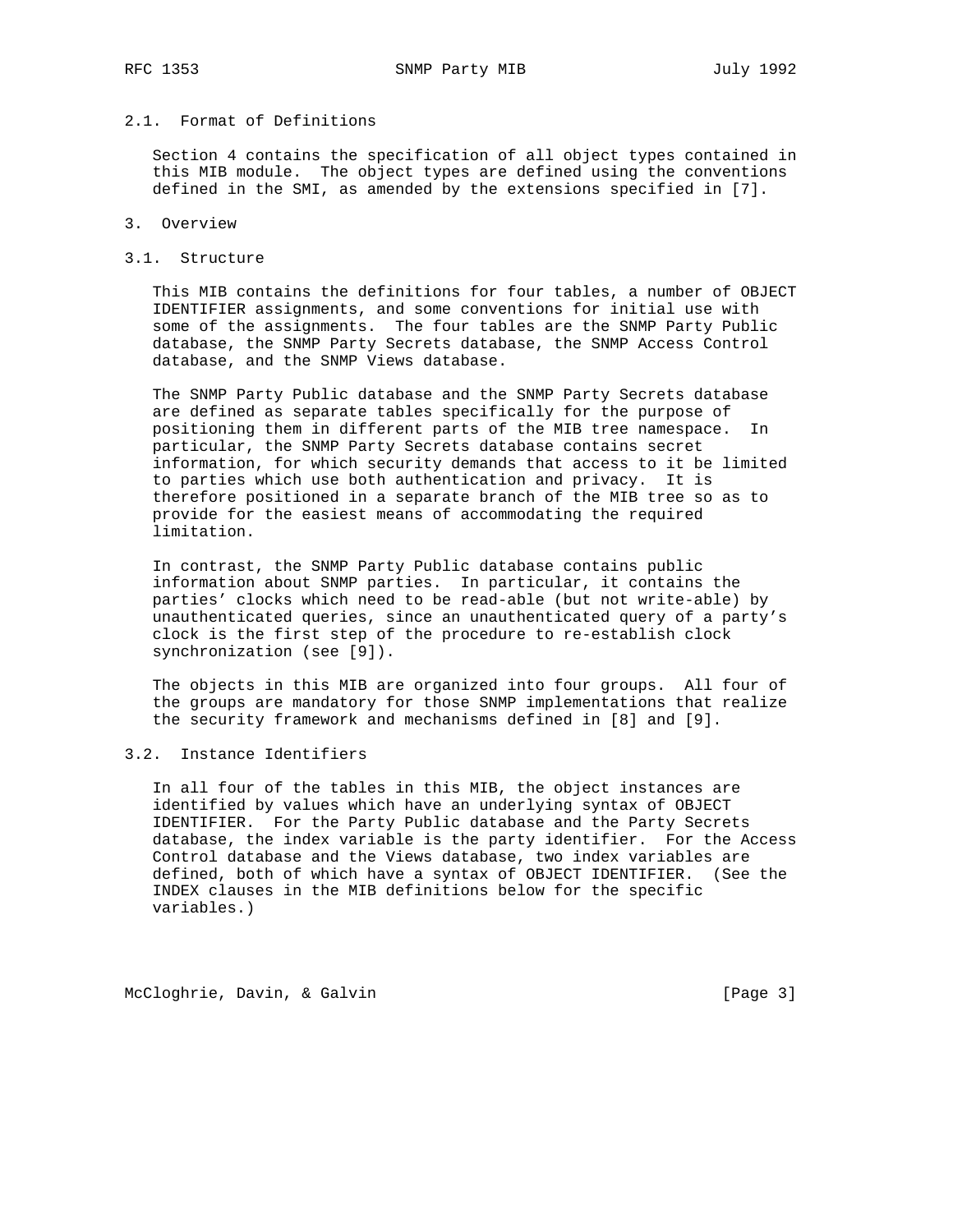According to RFC 1212 [7], section 4.1.6, the syntax of the object(s) specified in an INDEX clause indicates how to form the instance identifier. In particular, for each index object which is object identifier-valued, its contribution to the instance identifier is:

 'n+1' sub-identifiers, where 'n' is the number of sub-identifiers in the value (the first sub-identifier is 'n' itself, following this, each sub-identifier in the value is copied).

## 3.3. Textual Conventions

 The datatypes, Party, Clock, and TAddress, are used as textual conventions in this document. These textual conventions have NO effect on either the syntax nor the semantics of any managed object. Objects defined using these conventions are always encoded by means of the rules that define their primitive type. Hence, no changes to the SMI or the SNMP are necessary to accommodate these textual conventions which are adopted merely for the convenience of readers.

## 4. Definitions

RFC1353-MIB DEFINITIONS ::= BEGIN

#### IMPORTS

|                                                          | system, mib, private, internet<br>OBJECT-TYPE |                                                                                                          | FROM RFC1155-SMI<br>FROM RFC-1212;                              |  |
|----------------------------------------------------------|-----------------------------------------------|----------------------------------------------------------------------------------------------------------|-----------------------------------------------------------------|--|
| snmpParties<br>partyAdmin<br>partyPublic                 |                                               | OBJECT IDENTIFIER $::=$<br>OBJECT IDENTIFIER $:=-$<br>OBJECT IDENTIFIER ::= {                            | $min-2 20$ }<br>$s$ nmpParties 1 }<br>snmpParties 2             |  |
| snmpSecrets<br>partyPrivate<br>partyAccess<br>partyViews |                                               | OBJECT IDENTIFIER $:=-$<br>OBJECT IDENTIFIER $:=-$<br>OBJECT IDENTIFIER $::=$<br>OBJECT IDENTIFIER $::=$ | $min-2 21$ }<br>snmpSecrets 1<br>snmpSecrets 2<br>snmpSecrets 3 |  |
|                                                          |                                               | Textual Conventions                                                                                      |                                                                 |  |

-- A textual convention denoting a SNMP party identifier:

Party ::= OBJECT IDENTIFIER

 -- A party's authentication clock - a non-negative integer -- which is incremented as specified/allowed by the party's -- Authentication Protocol. -- For noAuth, a party's authentication clock is unused and

McCloghrie, Davin, & Galvin (Page 4)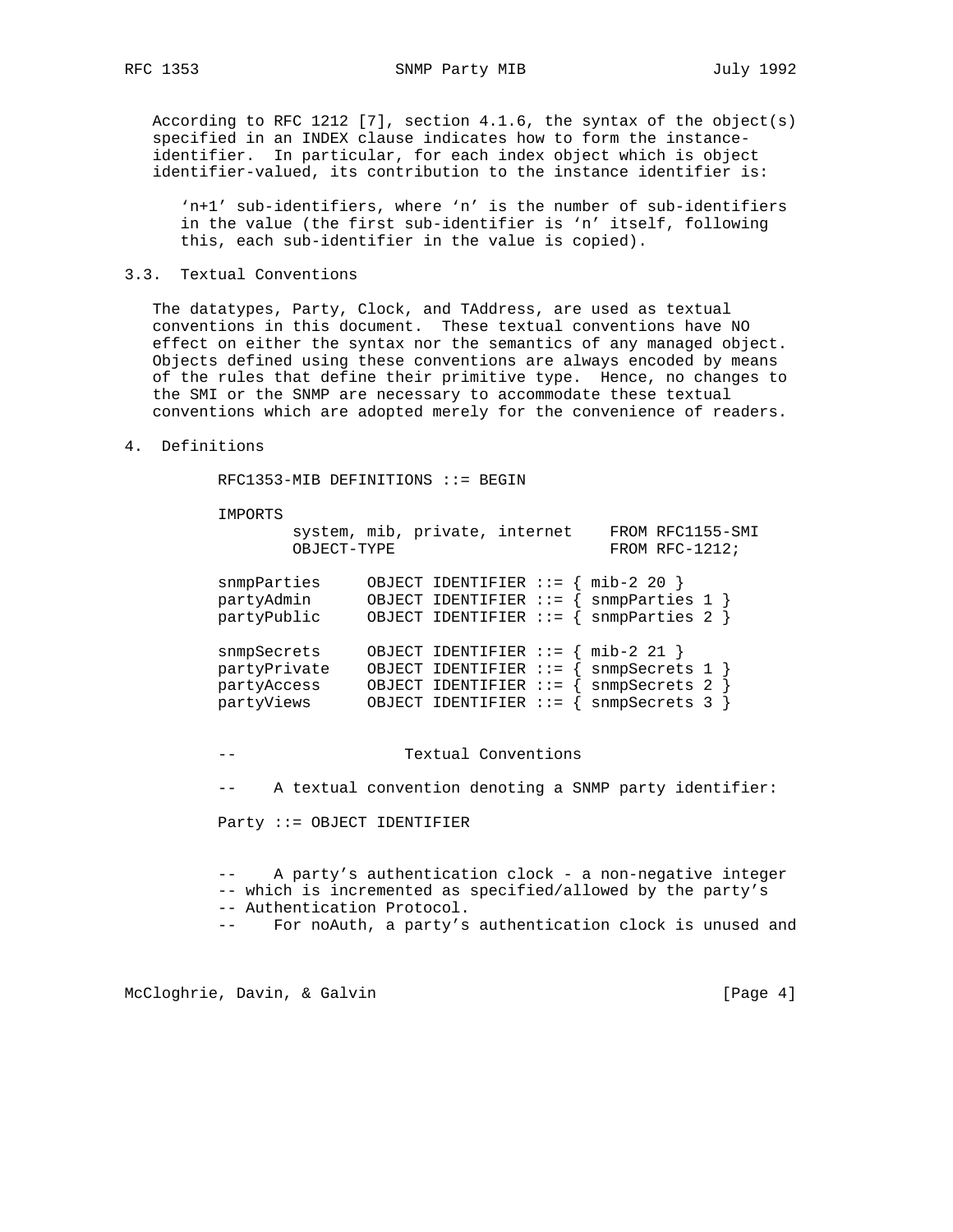```
 -- its value is undefined.
 -- For md5AuthProtocol, a party's authentication clock is a
 -- relative clock with 1-second granularity.
 Clock ::= INTEGER (0..2147483647)
 -- A textual convention denoting a transport service
 -- address.
 -- For rfc1351Domain, a TAddress is 6 octets long,
 -- the initial 4 octets containing the IP-address in
 -- network-byte order and the last 2 containing the
 -- UDP port in network-byte order.
 TAddress ::= OCTET STRING
 --- Definitions of Security Protocols
 partyProtocols
    OBJECT IDENTIFIER ::= { partyAdmin 1 }
noAuth -- The protocol without authentication
    OBJECT IDENTIFIER ::= { partyProtocols 1 }
noPriv -- The protocol without privacy
    OBJECT IDENTIFIER ::= { partyProtocols 3 }
desPrivProtocol -- The DES Privacy Protocol
    OBJECT IDENTIFIER ::= { partyProtocols 4 }
md5AuthProtocol -- The MD5 Authentication Protocol
    OBJECT IDENTIFIER ::= { partyProtocols 5 }
 --- definitions of Transport Domains
 transportDomains
    OBJECT IDENTIFIER ::= { partyAdmin 2 }
 rfc1351Domain --- RFC-1351 (SNMP over UDP, using SNMP Parties)
    OBJECT IDENTIFIER ::= { transportDomains 1 }
```
McCloghrie, Davin, & Galvin (Page 5)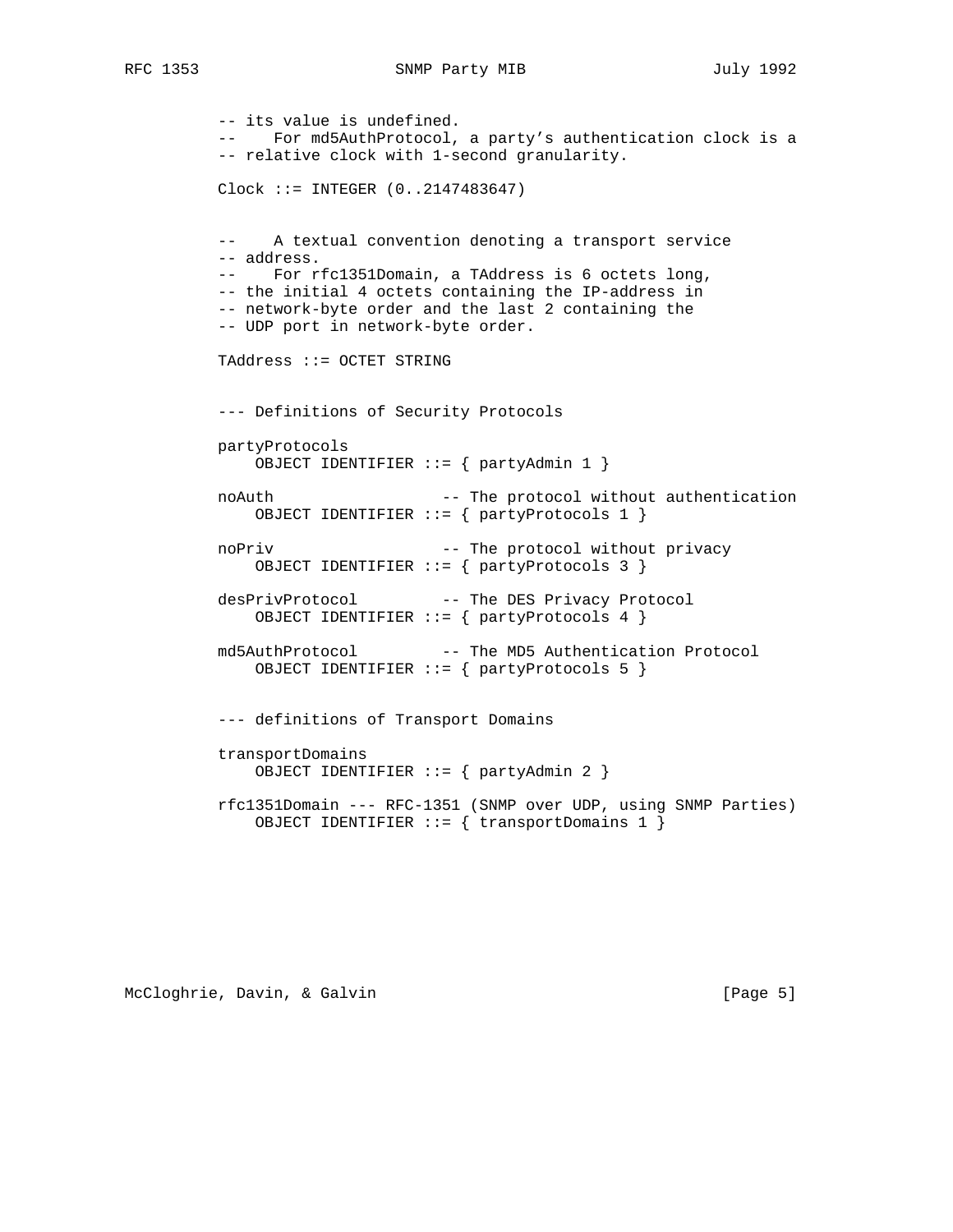```
 --- definitions of Proxy Domains
         proxyDomains
             OBJECT IDENTIFIER ::= { partyAdmin 3 }
         noProxy --- Local operation
             OBJECT IDENTIFIER ::= { proxyDomains 1 }
          --- Definition of Initial Party Identifiers
         -- When devices are installed, they need to be configured
          -- with an initial set of SNMP parties. The configuration
          -- of SNMP parties requires (among other things) the
         -- assignment of several OBJECT IDENTIFIERs. Any local
         -- network administration can obtain the delegated
         -- authority necessary to assign its own OBJECT
         -- IDENTIFIERs. However, to provide for those
         -- administrations who have not obtained the necessary
         -- authority, this document allocates a branch of the
         -- naming tree for use with the following conventions.
         initialPartyId
             OBJECT IDENTIFIER ::= { partyAdmin 4 }
          -- Note these are identified as "initial" party identifiers
         -- since these allow secure SNMP communication to proceed,
          -- thereby allowing further SNMP parties to be configured
          -- through use of the SNMP itself.
         -- The following definitions identify a party identifier,
         -- and specify the initial values of various object
         -- instances indexed by that identifier. In addition,
          -- the initial MIB view and access control parameters
         -- assigned, by convention, to these parties are identified.
         -- Party Identifiers for use as initial SNMP parties
          -- at IP address a.b.c.d
--- partyIdentity = { initialPartyId a b c d 1 }-- partyTDomain = { rfc1351Domain }
-- partyTAddress = a.b.c.d, 161
-- partyProxyFor - = { noProxy }
-- partyAuthProtocol = \{ noAuth \}-- partyAuthClock = 0
 -- partySecretsAuthPrivate = ''h (the empty string)
 -- partyAuthPublic = ''h (the empty string)
-- partyAuthLifetime = 0
```
McCloghrie, Davin, & Galvin (Page 6)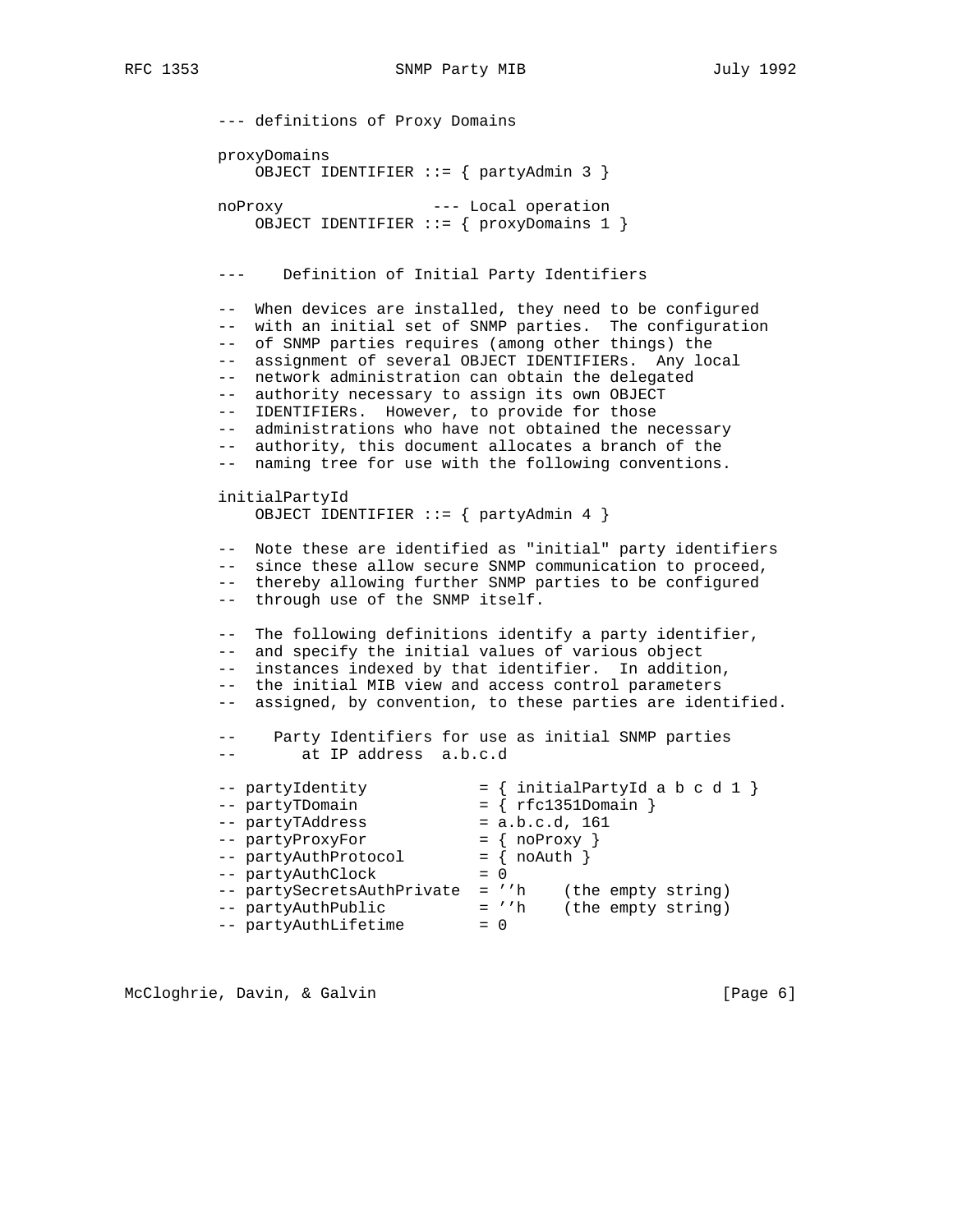| -- partyPrivProtocol = { noPriv } |                                                               |
|-----------------------------------|---------------------------------------------------------------|
|                                   | -- partySecretsPrivPrivate = ''h (the empty string)           |
| -- partyPrivPublic                | = ''h (the empty string)                                      |
| -- partyIdentity                  | $= \{$ initialPartyId a b c d 2 $\}$                          |
| -- partyTDomain                   | $= \{ rfc1351Domain \}$                                       |
|                                   |                                                               |
| -- partyProxyFor                  | $=$ { noProxy }                                               |
| -- partyAuthProtocol              | $= \{ no \text{Auth } \}$                                     |
| -- partyAuthClock                 | $= 0$                                                         |
|                                   | -- partySecretsAuthPrivate = ''h (the empty string)           |
| -- partyAuthPublic                | = ''h (the empty string)                                      |
| -- partyAuthLifetime              | $= 0$                                                         |
| -- partyPrivProtocol = { noPriv } |                                                               |
|                                   | -- partySecretsPrivPrivate = ''h (the empty string)           |
| -- partyPrivPublic                | = ''h (the empty string)                                      |
| -- partyIdentity                  | $= \{$ initialPartyId a b c d 3 $\}$                          |
| -- partyTDomain                   | $=$ { $rfc1351$ Domain }                                      |
| -- partyTAddress                  | $= a.b.c.d, 161$                                              |
| -- partyProxyFor                  | $= \{ noProxy \}$                                             |
| -- partyAuthProtocol              | $= \{ mdsAuthProtocol \}$                                     |
| -- partyAuthClock                 | $= 0$                                                         |
|                                   | -- partySecretsAuthPrivate = assigned by local administration |
| -- partyAuthPublic                | = ''h (the empty string)                                      |
| -- partyAuthLifetime              | $= 300$                                                       |
| -- partyPrivProtocol = { noPriv } |                                                               |
|                                   | -- partySecretsPrivPrivate = ''h (the empty string)           |
| -- partyPrivPublic                | $= 'h$ (the empty string)                                     |
| -- partyIdentity                  | $= \{$ initialPartyId a b c d 4 $\}$                          |
| -- partyTDomain                   | $= \{ rfc1351Domain \}$                                       |
| -- partyTAddress                  | = assigned by local administration                            |
| -- partyProxyFor                  | $=$ { noProxy }                                               |
| -- partyAuthProtocol              | $=$ { $md5AuthProtocol$ }                                     |
| -- partyAuthClock                 | $= 0$                                                         |
|                                   | -- partySecretsAuthPrivate = assigned by local administration |
| -- partyAuthPublic                | = ''h (the empty string)                                      |
| -- partyAuthLifetime              | $= 300$                                                       |
| -- partyPrivProtocol              | $= \{ noPriv \}$                                              |
| -- partySecretsPrivPrivate        | (the empty string)<br>$=$ ''h                                 |
| -- partyPrivPublic                | (the empty string)<br>$=$ ''h                                 |
| -- partyIdentity                  | $= \{$ initialPartyId a b c d 5 $\}$                          |
| -- partyTDomain                   | $= \{ rfc1351Domain \}$                                       |
| -- partyTAddress                  | $= a.b.c.d, 161$                                              |
| -- partyProxyFor                  | $= \{ noProxy \}$                                             |
| -- partyAuthProtocol              | $=$ { md5AuthProtocol }                                       |
|                                   |                                                               |

McCloghrie, Davin, & Galvin (Page 7)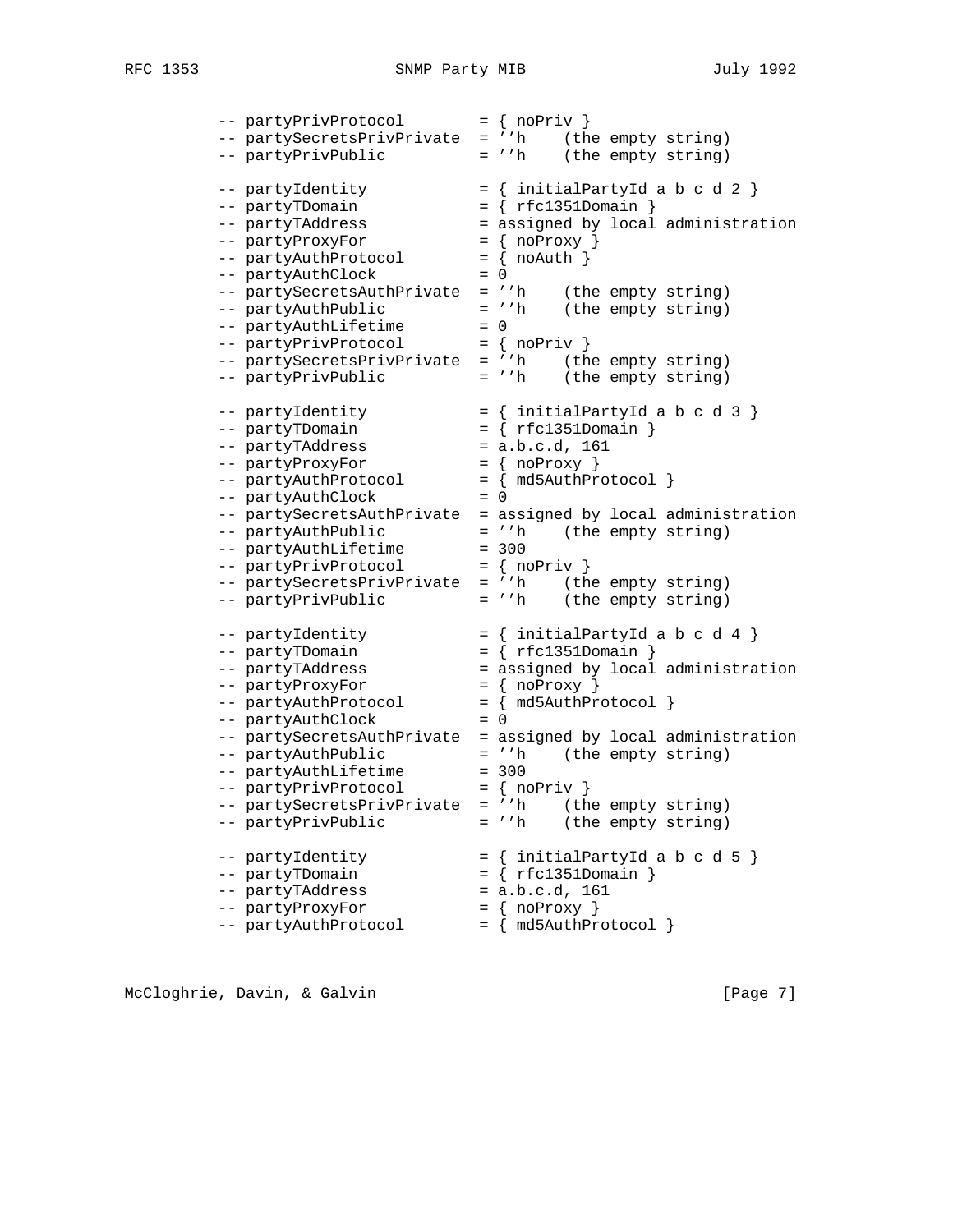-- partyAuthClock = 0 -- partySecretsAuthPrivate = assigned by local administration -- partyAuthPublic = ''h (the empty string) -- partyAuthLifetime = 300 -- partyAuthLifetime = 300<br>-- partyPrivProtocol = { desPrivProtocol } -- partySecretsPrivPrivate = assigned by local administration -- partyPrivPublic  $-$  = ''h (the empty string)  $--$  partyIdentity  $= {$  initialPartyId a b c d 6  $}$ -- partyTDomain  $= {$  rfc1351Domain } -- partyTAddress  $-$  assigned by local administration -- partyProxyFor  $= \{ noProxy \}$  -- partyAuthProtocol = { md5AuthProtocol } -- partyAuthClock = 0 -- partySecretsAuthPrivate = assigned by local administration -- partyAuthPublic = ''h (the empty string) -- partyAuthLifetime = 300 -- partyPrivProtocol  $= \{$  desPrivProtocol } -- partySecretsPrivPrivate = assigned by local administration -- partyPrivPublic  $= 'h$  (the empty string) -- The initial access control parameters assigned, by -- convention, to these parties are:  $--$  aclTarget  $=$  { initialPartyId a b c d 1 }  $--$  aclSubject  $=$  { initialPartyId a b c d 2 } -- aclPrivileges = 3 (Get & Get-Next)  $--$  aclTarget  $=$  { initialPartyId a b c d 2 } -- aclSubject  $=$  { initialPartyId a b c d 1 } -- aclPrivileges = 20 (GetResponse & Trap) -- aclTarget  $=$   $\{$  initialPartyId a b c d 3  $\}$  $--$  aclSubject  $=$  { initialPartyId a b c d 4 } -- aclPrivileges = 11 (Get, Get-Next & Set)  $--$  aclTarget  $\qquad \qquad =\ \{ \ \ \text{initialPartyId} \ \ a \ \ b \ \ c \ \ d \ \ 4 \ \}$  $--$  aclSubject  $=$  { initialPartyId a b c d 3 } -- aclPrivileges = 20 (GetResponse & Trap)  $--$  aclTarget  $=$  { initialPartyId a b c d 5 } -- aclSubject  $=$  { initialPartyId a b c d 6 } -- aclPrivileges = 11 (Get, Get-Next & Set) -- aclTarget  $=$   $\{$  initialPartyId a b c d 6  $\}$ -- aclSubject  $=$  { initialPartyId a b c d 5 } -- aclPrivileges = 20 (GetResponse & Trap)

McCloghrie, Davin, & Galvin (Page 8)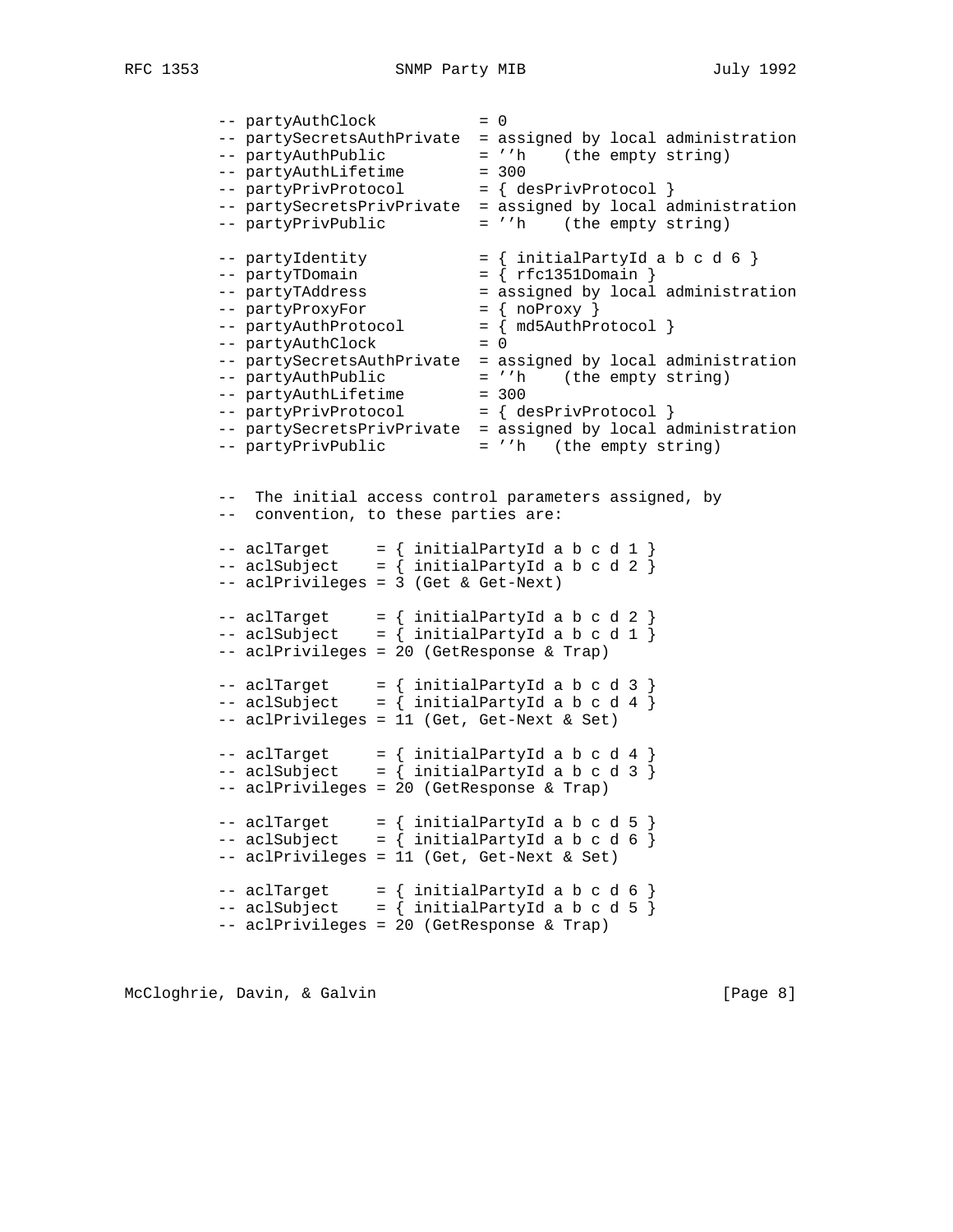RFC 1353 SNMP Party MIB July 1992

 -- The initial MIB views assigned, by convention, to -- these parties are: -- viewParty = { initialPartyId a b c d 1 } -- viewSubtree = { system } -- viewStatus = { included }  $--$  viewMask = { ''h }  $--$  viewParty = { initialPartyId a b c d 1 } -- viewSubtree = { snmpParties } -- viewStatus = { included } -- viewMask = { ''h } -- viewParty = { initialPartyId a b c d 3 } -- viewSubtree = { internet } -- viewStatus = { included } -- viewMask = { ''h }  $--$  viewParty = { initialPartyId a b c d 3 } -- viewSubtree = { partyPrivate }  $--$  viewStatus = { excluded }  $--$  viewMask = { ''h }  $--$  viewParty = { initialPartyId a b c d 5 }  $--$  viewSubtree = { internet } -- viewStatus = { included } -- viewMask = { ''h } -- The SNMP Party Public Database Group -- -- The non-secret party information. -- -- Implementation of the objects in this group is mandatory. partyTable OBJECT-TYPE SYNTAX SEQUENCE OF PartyEntry ACCESS not-accessible STATUS mandatory DESCRIPTION "The SNMP Party Public database. An agent must ensure that there is, at all times, a one-to-one correspondence between entries in this table and entries in the partySecretsTable. The creation/deletion of instances in this table via SNMP Set-Requests is not allowed. Instead,

McCloghrie, Davin, & Galvin (Page 9)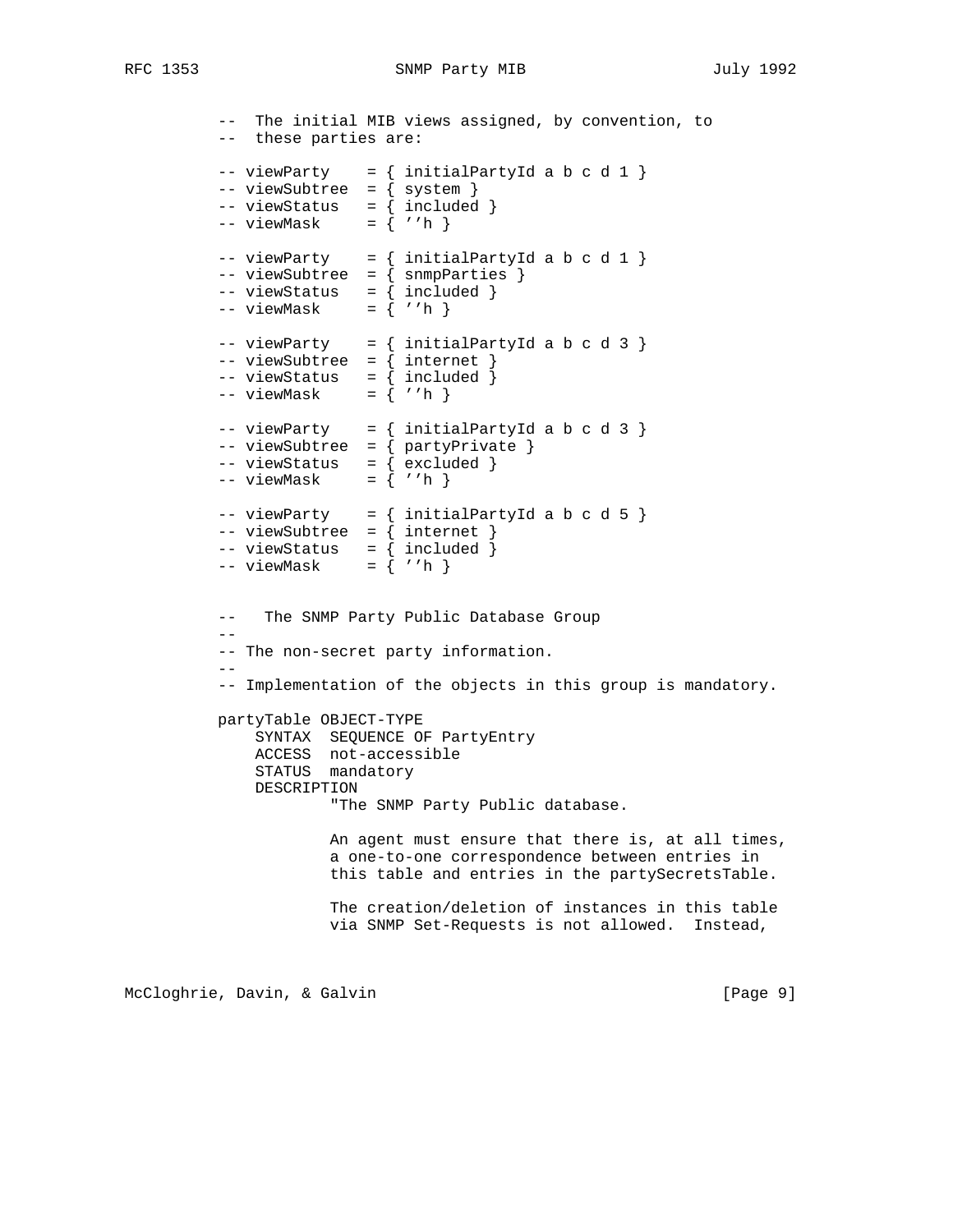entries in this table are created/deleted as a side-effect of the creation/deletion of corresponding entries in the partySecretsTable. Thus, a SNMP Set-Request whose varbinds contain a reference to a non-existent instance of a partyTable object, but no reference to the corresponding instance of a partySecretsTable object, will be rejected."  $::= {$  partyPublic 1  $}$  partyEntry OBJECT-TYPE SYNTAX PartyEntry ACCESS not-accessible STATUS mandatory DESCRIPTION "Locally held non-secret information about a particular SNMP party, which is available for access by network management. Note that this does not include all locally held information about a party. In particular, it does not include the 'last-timestamp' (i.e., the timestamp of the last authentic message received) or the 'nonce' values." INDEX { partyIdentity } ::=  $\{$  partyTable 1  $\}$  PartyEntry ::= SEQUENCE { partyIdentity Party, partyTDomain OBJECT IDENTIFIER, partyTAddress TAddress, partyProxyFor Party, partyAuthProtocol OBJECT IDENTIFIER, partyAuthClock Clock, partyAuthPublic OCTET STRING, partyAuthLifetime INTEGER, partyPrivProtocol OBJECT IDENTIFIER, partyPrivPublic

McCloghrie, Davin, & Galvin (Page 10)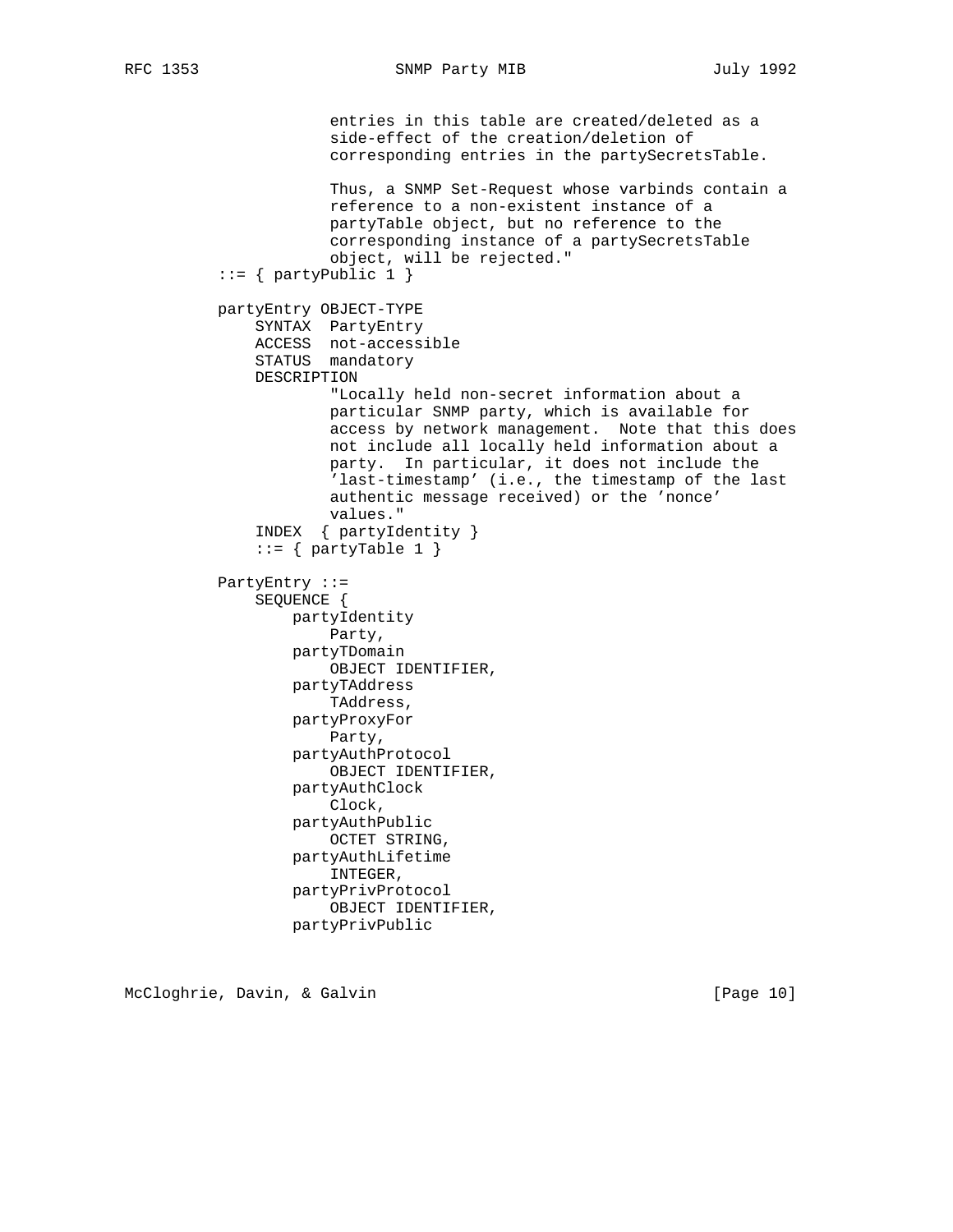OCTET STRING, partyMaxMessageSize INTEGER, partyStatus INTEGER } partyIdentity OBJECT-TYPE SYNTAX Party ACCESS read-write STATUS mandatory DESCRIPTION "A party identifier uniquely identifying a particular SNMP party."  $::=$  { partyEntry 1 } partyTDomain OBJECT-TYPE SYNTAX OBJECT IDENTIFIER ACCESS read-write STATUS mandatory DESCRIPTION "Indicates the kind of transport service by which the party receives network management traffic. An example of a transport domain is 'rfc1351Domain' (SNMP over UDP)." DEFVAL { rfc1351Domain } ::=  $\{$  partyEntry 2  $\}$  partyTAddress OBJECT-TYPE SYNTAX TAddress ACCESS read-write STATUS mandatory DESCRIPTION "The transport service address by which the party receives network management traffic, formatted according to the corresponding value of partyTDomain. For rfc1351Domain, partyTAddress is formatted as a 4-octet IP Address concatenated with a 2-octet UDP port number." DEFVAL { '000000000000'h } ::=  $\{$  partyEntry 3  $\}$  partyProxyFor OBJECT-TYPE SYNTAX Party ACCESS read-write STATUS mandatory DESCRIPTION "The identity of a second SNMP party or other

McCloghrie, Davin, & Galvin (Page 11)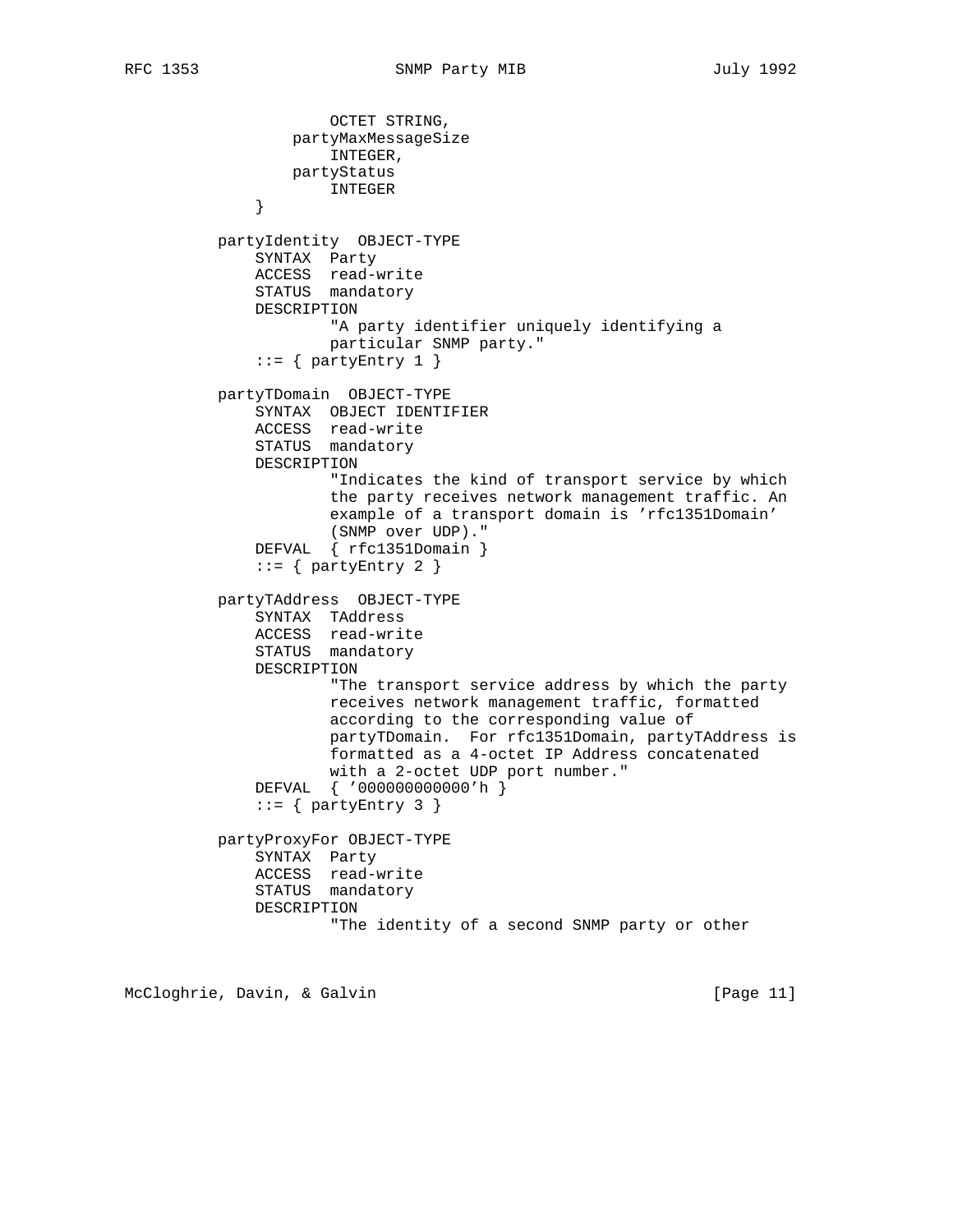management entity with which interaction may be necessary to satisfy received management requests. In this context, the distinguished value { noProxy } signifies that the party responds to received management requests by entirely local mechanisms." DEFVAL { noProxy }  $::=$  { partyEntry 4 } partyAuthProtocol OBJECT-TYPE SYNTAX OBJECT IDENTIFIER ACCESS read-write STATUS mandatory DESCRIPTION "The authentication protocol by which all messages generated by the party are authenticated as to origin and integrity. In this context, the value { noAuth } signifies that messages generated by the party are not authenticated." DEFVAL { md5AuthProtocol } ::=  $\{$  partyEntry 5  $\}$  partyAuthClock OBJECT-TYPE SYNTAX Clock ACCESS read-write STATUS mandatory DESCRIPTION "The authentication clock which represents the local notion of the current time specific to the party. This value must not be decremented unless the party's secret information is changed simultaneously, at which time the party's nonce and last-timestamp values must also be reset to zero, and the new value of the clock, respectively." DEFVAL { 0 } ::=  $\{$  partyEntry 6  $\}$  partyAuthPublic OBJECT-TYPE SYNTAX OCTET STRING -- for md5AuthProtocol: (SIZE (0..16)) ACCESS read-write STATUS mandatory DESCRIPTION "A publically-readable value for the party. Depending on the party's authentication protocol, this value may be needed to support the party's authentication protocol. Alternatively, it may be used by a manager during the procedure for

McCloghrie, Davin, & Galvin (Page 12)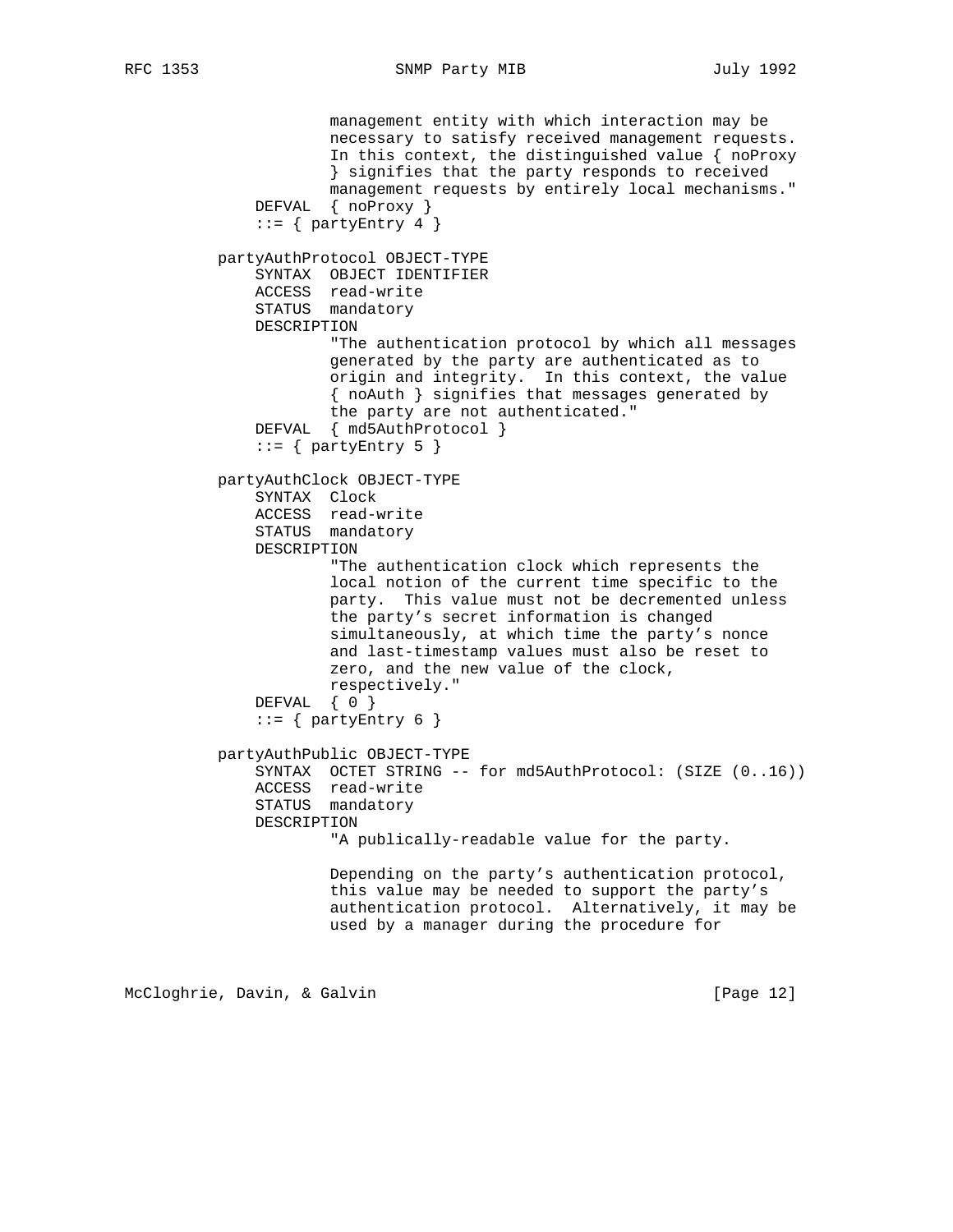altering secret information about a party. (For example, by altering the value of an instance of this object in the same SNMP Set-Request used to update an instance of partyAuthPrivate, a subsequent Get-Request can determine if the Set- Request was successful in the event that no response to the Set-Request is received, see RFC 1352.) The length of the value is dependent on the party's authentication protocol. If not used by the authentication protocol, it is recommended that agents support values of any length up to and including the length of the corresponding partyAuthPrivate object." DEFVAL { ''h } -- the empty string  $::=$  { partyEntry 7 } partyAuthLifetime OBJECT-TYPE SYNTAX INTEGER (0..2147483647) ACCESS read-write STATUS mandatory DESCRIPTION "The lifetime (in units of seconds) which represents an administrative upper bound on acceptable delivery delay for protocol messages generated by the party." DEFVAL { 300 } ::=  $\{$  partyEntry 8  $\}$  partyPrivProtocol OBJECT-TYPE SYNTAX OBJECT IDENTIFIER ACCESS read-write STATUS mandatory DESCRIPTION "The privacy protocol by which all protocol messages received by the party are protected from disclosure. In this context, the value { noPriv } signifies that messages received by the party are not protected." DEFVAL { noPriv }  $::=$  { partyEntry 9 } partyPrivPublic OBJECT-TYPE SYNTAX OCTET STRING -- for desPrivProtocol: (SIZE (0..16)) ACCESS read-write STATUS mandatory DESCRIPTION

McCloghrie, Davin, & Galvin (Page 13)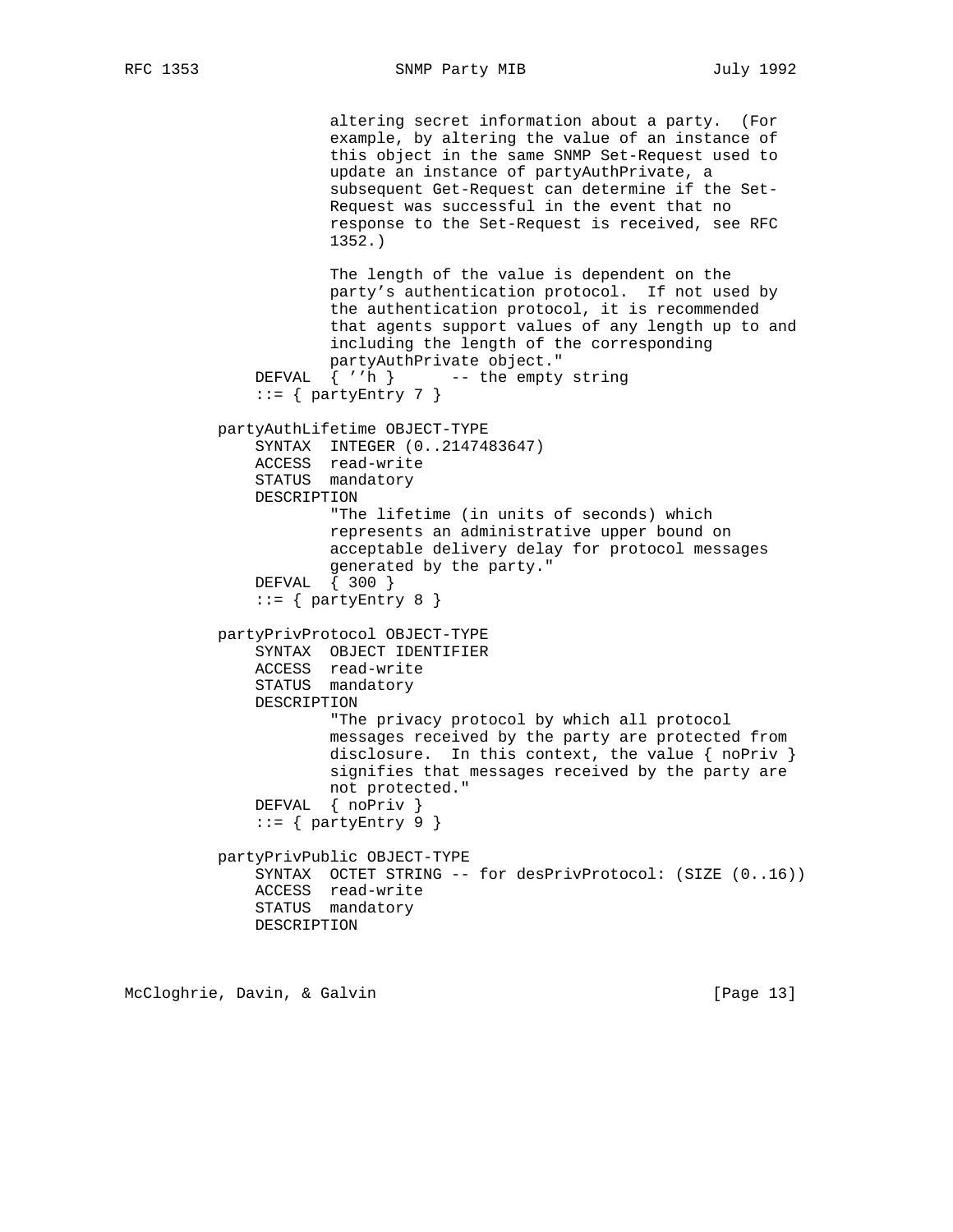RFC 1353 SNMP Party MIB July 1992

"A publically-readable value for the party.

 Depending on the party's privacy protocol, this value may be needed to support the party's privacy protocol. Alternatively, it may be used by a manager as a part of its procedure for altering secret information about a party. (For example, by altering the value of an instance of this object in the same SNMP Set-Request used to update an instance of partyPrivPrivate, a subsequent Get-Request can determine if the Set-Request was successful in the event that no response to the Set-Request is received, see RFC 1352.)

 The length of the value is dependent on the party's privacy protocol. If not used by the privacy protocol, it is recommended that agents support values of any length up to and including the length of the corresponding partyPrivPrivate object." DEFVAL  $\{ 'h \}$  -- the empty string  $::=$  { partyEntry 10 } partyMaxMessageSize OBJECT-TYPE SYNTAX INTEGER (484..65507) ACCESS read-write STATUS mandatory DESCRIPTION "The maximum length in octets of a SNMP message which this party will accept. For parties which execute at an agent, the agent initializes this object to the maximum length supported by the agent, and does not let the object be set to any larger value. For parties which do not execute at the agent, the agent must allow the manager to set this object to any legal value, even if it is larger than the agent can generate." DEFVAL { 484 }  $::=$  { partyEntry 11 } partyStatus OBJECT-TYPE SYNTAX INTEGER  $\{ valid(1), invalid(2)\}$  ACCESS read-only STATUS mandatory DESCRIPTION "The status of the locally-held information on a particular SNMP party.

McCloghrie, Davin, & Galvin (Page 14)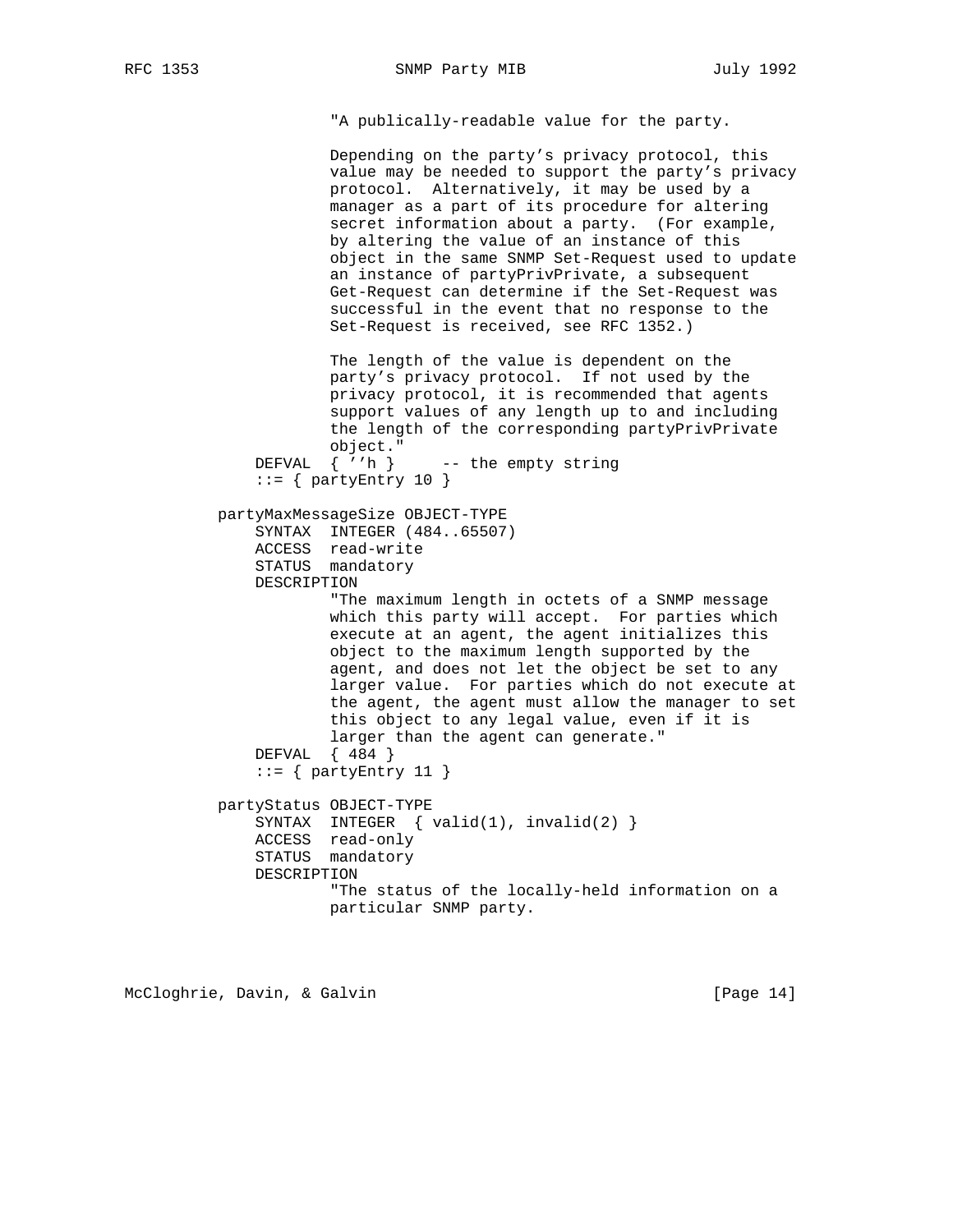--

RFC 1353 SNMP Party MIB July 1992

 The instance of this object for a particular party and the instance of partySecretsStatus for the same party always have the same value. This object will typically provide unrestricted read-only access to the status of parties. In contrast, partySecretsStatus will typically provide restricted read-write access to the status of parties."  $::=$  { partyEntry 12 }

-- The SNMP Party Secrets Database Group

-- The secret party information

-- Implementation of the objects in this group is mandatory.

 partySecretsTable OBJECT-TYPE SYNTAX SEQUENCE OF PartySecretsEntry ACCESS not-accessible STATUS mandatory DESCRIPTION "The SNMP Party Secrets database." ::= { partyPrivate 1 }

 partySecretsEntry OBJECT-TYPE SYNTAX PartySecretsEntry ACCESS not-accessible STATUS mandatory DESCRIPTION "Locally held secret information about a particular SNMP party, which is available for

access by network management.

 When a SNMP Set-Request is used to update the values of instances of objects in this table, it is recommended that the same SNMP Set-Request also alter the value of a non-secret object instance (e.g., an instance of partyAuthPublic or partyPrivPublic). This allows a Get-Request of that non-secret object instance to determine if the Set-Request was successful in the event that no response which matches the Set-Request is received, see RFC 1352." INDEX { partySecretsIdentity } ::= { partySecretsTable 1 }

McCloghrie, Davin, & Galvin [Page 15]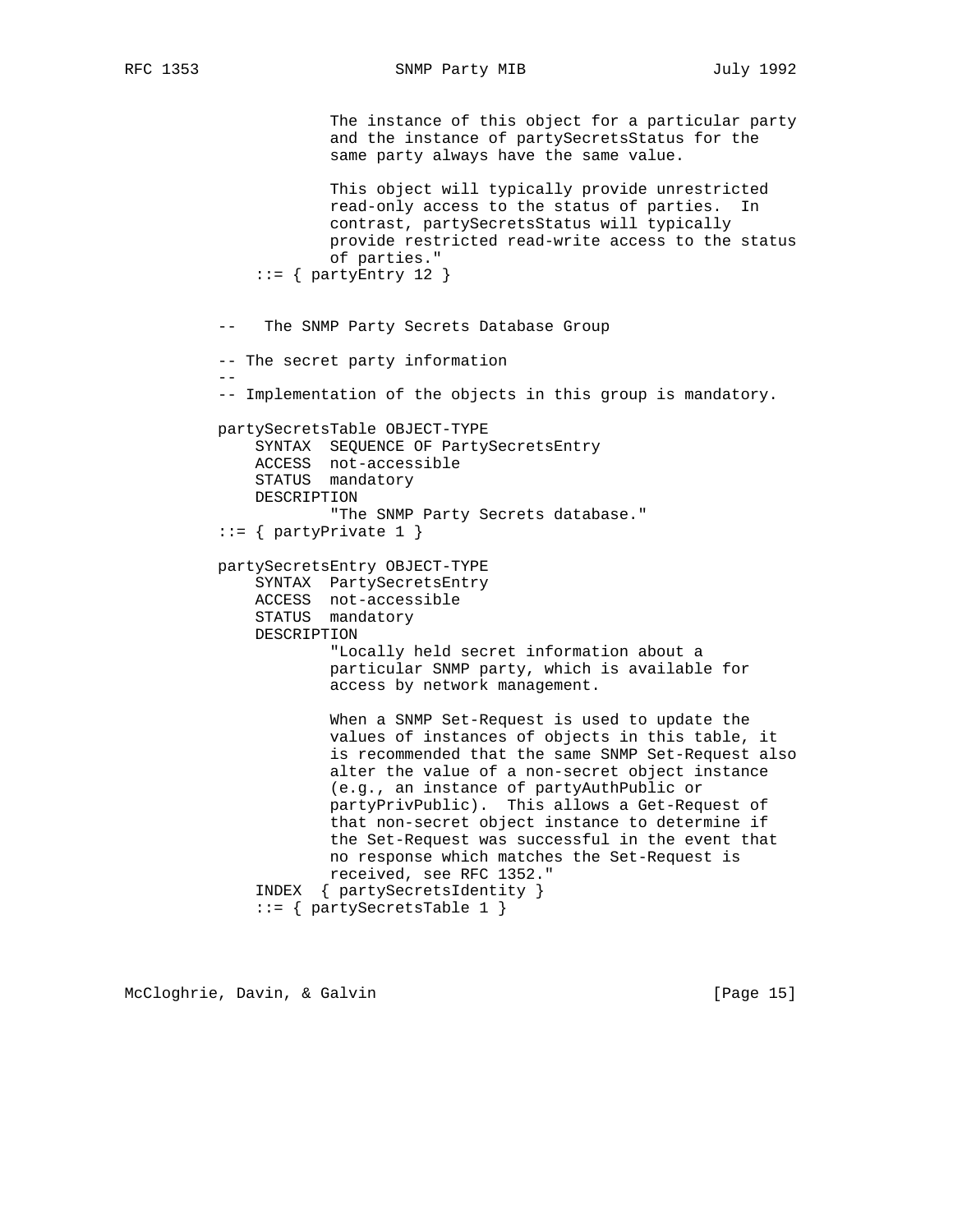```
 PartySecretsEntry ::=
               SEQUENCE {
                   partySecretsIdentity
                      Party,
                   partySecretsAuthPrivate
                      OCTET STRING,
                   partySecretsPrivPrivate
                      OCTET STRING,
                  partySecretsStatus
              \begin{tabular}{c} \bf{INTEGR} \\ \end{tabular} }
          partySecretsIdentity OBJECT-TYPE
               SYNTAX Party
 ACCESS read-write
STATUS mandatory
               DESCRIPTION
                       "A party identifier uniquely identifying a
                       particular SNMP party."
               ::= { partySecretsEntry 1 }
          partySecretsAuthPrivate OBJECT-TYPE
               SYNTAX OCTET STRING -- for md5AuthProtocol: (SIZE (16))
               ACCESS read-write
               STATUS mandatory
               DESCRIPTION
                       "An encoding of the party's private authentication
                       key which may be needed to support the
                       authentication protocol. Although the value of
                       this variable may be altered by a management
                       operation (e.g., a SNMP Set-Request), its value
                       can never be retrieved by a management operation:
                       when read, the value of this variable is the zero
                       length OCTET STRING.
                       The private authentication key is NOT directly
                       represented by the value of this variable, but
                       rather it is represented according to an encoding.
                       This encoding is the bitwise exclusive-OR of the
                       old key with the new key, i.e., of the old private
                       authentication key (prior to the alteration) with
                       the new private authentication key (after the
                       alteration). Thus, when processing a received
                       protocol Set operation, the new private
                       authentication key is obtained from the value of
                       this variable as the result of a bitwise
                       exclusive-OR of the variable's value and the old
                       private authentication key. In calculating the
```
McCloghrie, Davin, & Galvin (Page 16)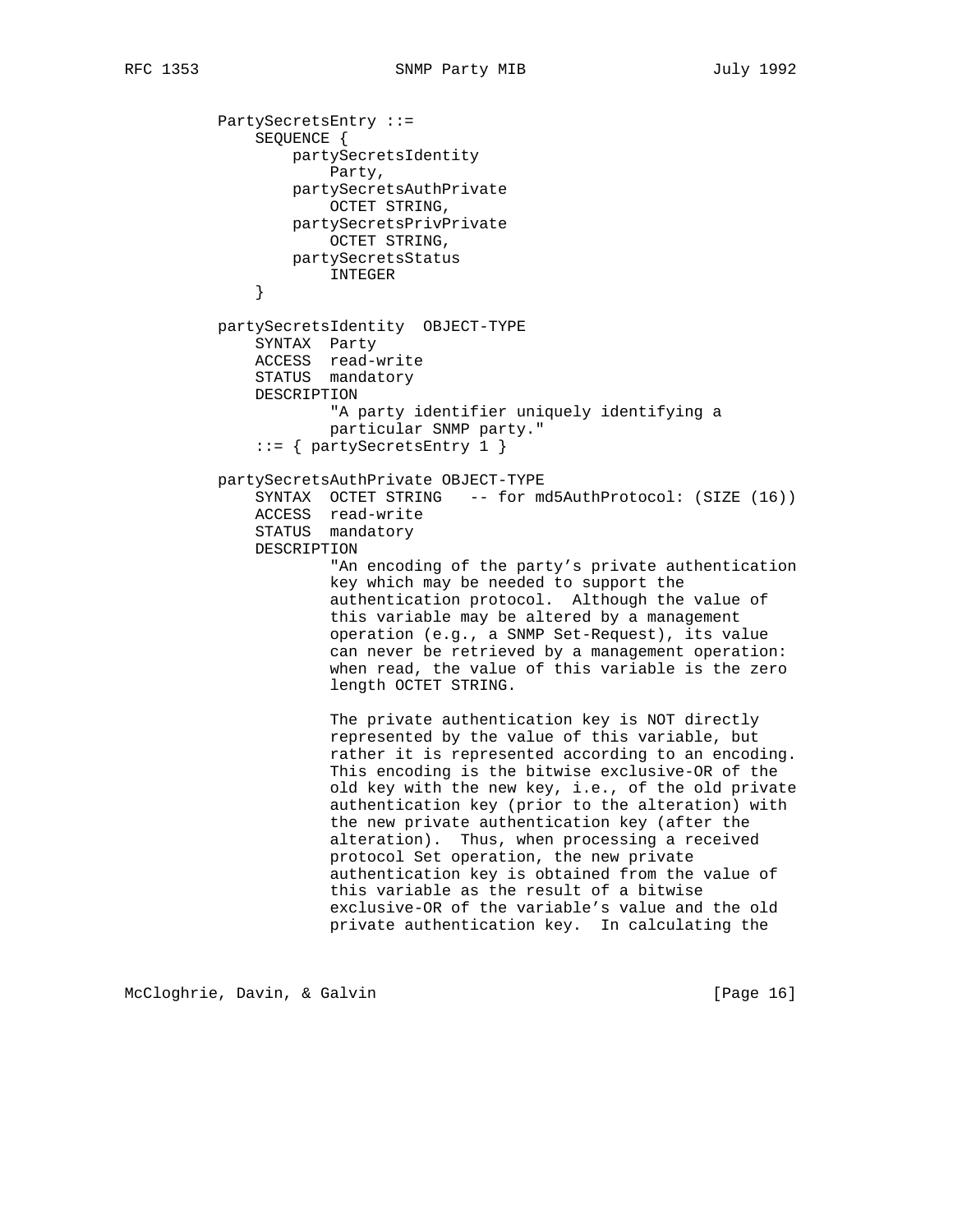exclusive-OR, if the old key is shorter than the new key, zero-valued padding is appended to the old key. If no value for the old key exists, a zero-length OCTET STRING is used in the calculation." DEFVAL  $\{ 'h \}$  -- the empty string ::= { partySecretsEntry 2 } partySecretsPrivPrivate OBJECT-TYPE SYNTAX OCTET STRING -- for desPrivProtocol: (SIZE (16)) ACCESS read-write STATUS mandatory DESCRIPTION "An encoding of the party's private encryption key which may be needed to support the privacy protocol. Although the value of this variable may be altered by a management operation (e.g., a SNMP Set-Request), its value can never be retrieved by a management operation: when read, the value of this variable is the zero length OCTET STRING. The private encryption key is NOT directly represented by the value of this variable, but rather it is represented according to an encoding. This encoding is the bitwise exclusive-OR of the old key with the new key, i.e., of the old private encryption key (prior to the alteration) with the new private encryption key (after the alteration). Thus, when processing a received protocol Set operation, the new private encryption key is obtained from the value of this variable as the result of a bitwise exclusive-OR of the variable's value and the old private encryption key. In calculating the exclusive-OR, if the old key is shorter than the new key, zero-valued padding is appended to the old key. If no value for the old key exists, a zero-length OCTET STRING is used in the calculation." DEFVAL { ''h } -- the empty string ::= { partySecretsEntry 3 } partySecretsStatus OBJECT-TYPE SYNTAX INTEGER { valid(1), invalid(2) } ACCESS read-write STATUS mandatory DESCRIPTION "The status of the locally-held information on a particular SNMP party.

McCloghrie, Davin, & Galvin (Page 17)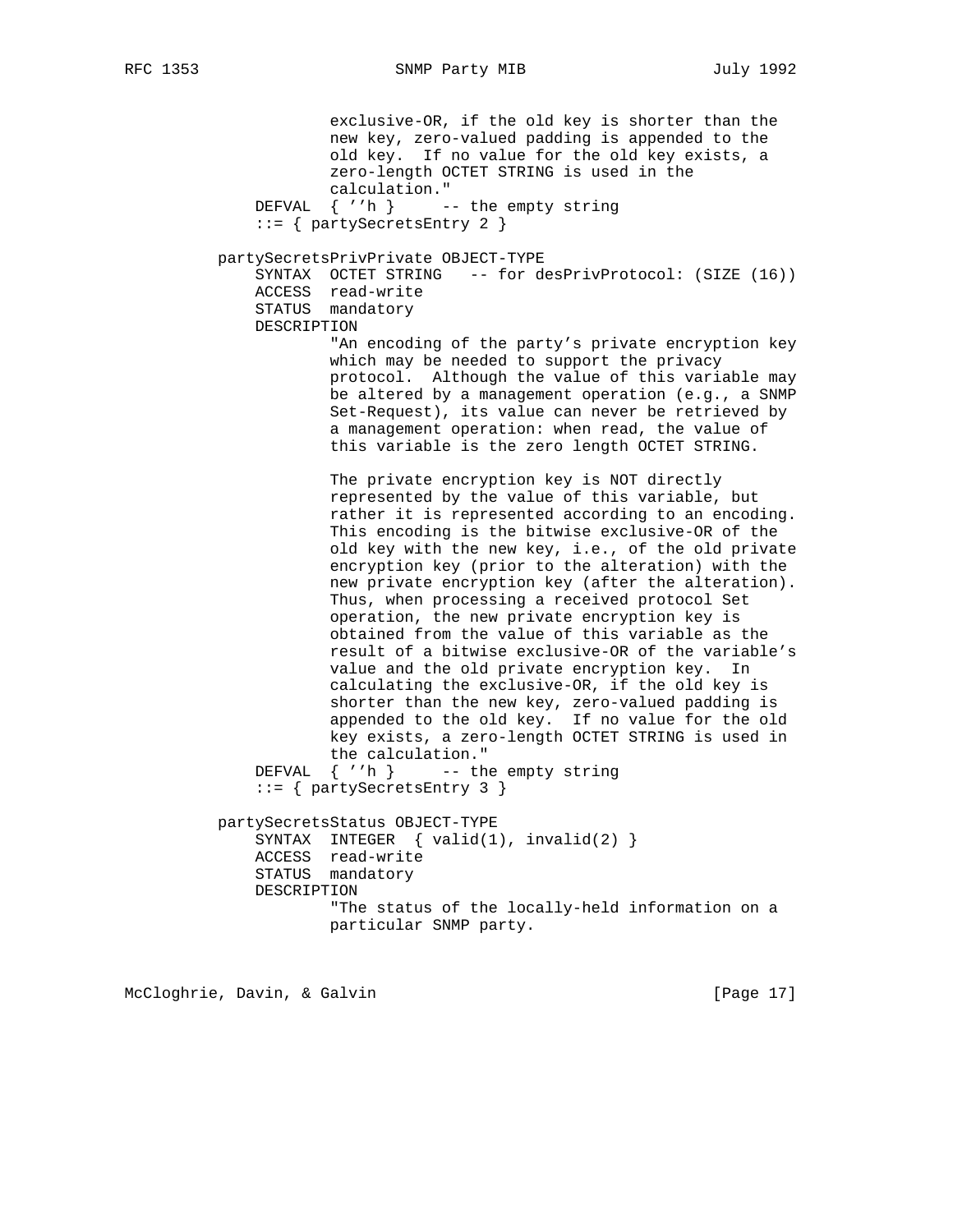Setting an instance of this object to the value 'valid(1)' has the effect of ensuring that valid local knowledge exists for the corresponding party. For valid local knowledge to exist, there must be corresponding instances of each object in this table and in the partyTable. Thus, the creation of instances in the partyTable (but not in the aclTable or viewTable) occurs as a direct result of the creation of instances in this table.

 Setting an instance of this object to the value 'invalid(2)' has the effect of invalidating all local knowledge of the corresponding party, including the invalidating of any/all entries in the partyTable, the partySecretsTable, the aclTable, and the viewTable which reference said party.

 It is an implementation-specific matter as to whether the agent removes an invalidated entry from the table. Accordingly, management stations must be prepared to receive from agents tabular information corresponding to entries not currently in use. Proper interpretation of such entries requires examination of the relevant partySecretsStatus object." DEFVAL { valid }

::= { partySecretsEntry 4 }

-- The SNMP Access Privileges Database Group

 -- This group of objects allows the SNMP itself to be used to -- configure new SNMP parties, or to manipulate the access -- privileges of existing parties. --

-- Implementation of the objects in this group is mandatory.

 aclTable OBJECT-TYPE SYNTAX SEQUENCE OF AclEntry ACCESS not-accessible STATUS mandatory DESCRIPTION "The access privileges database."  $::=$  { partyAccess 1 }

McCloghrie, Davin, & Galvin (Page 18)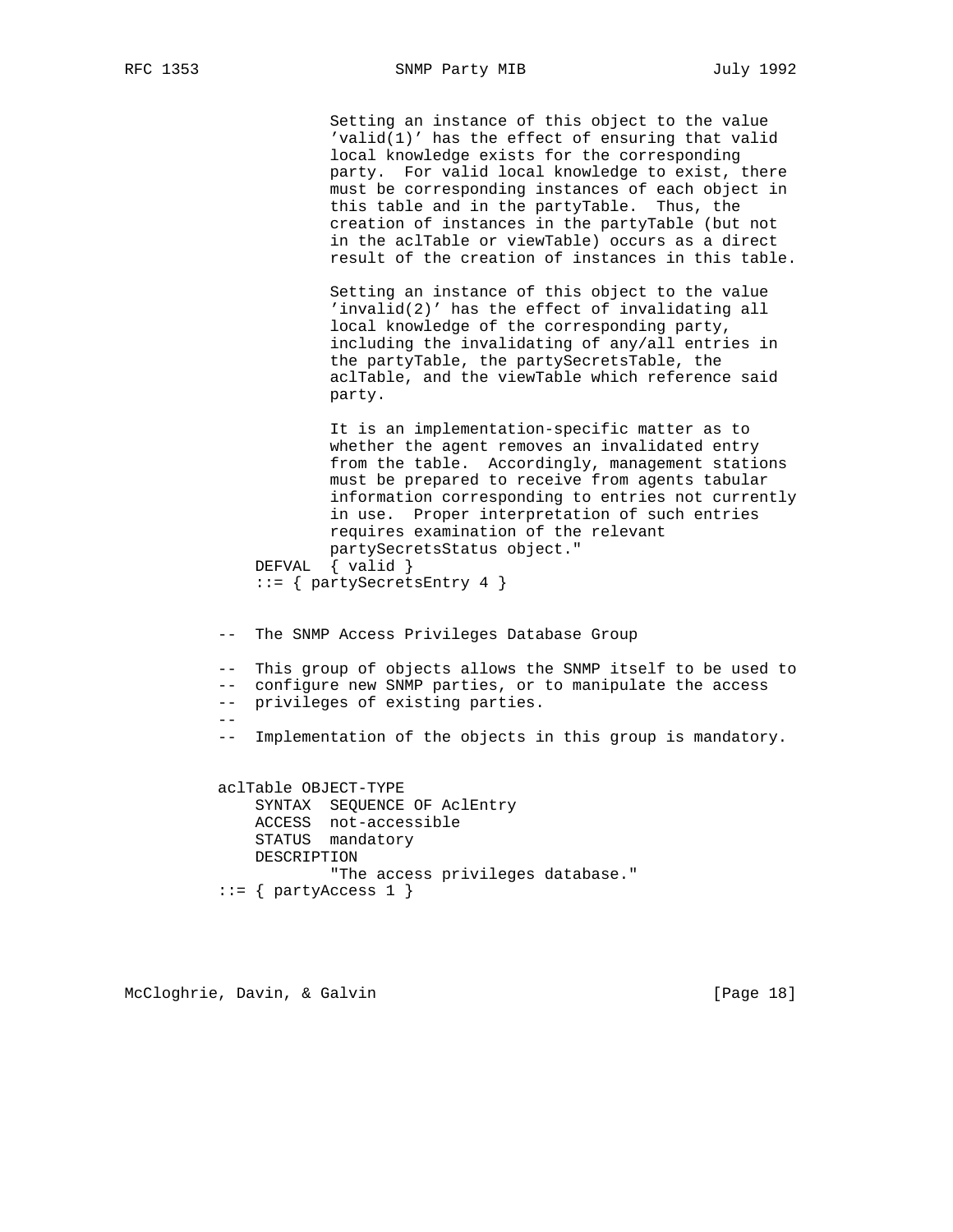```
 aclEntry OBJECT-TYPE
 SYNTAX AclEntry
 ACCESS not-accessible
STATUS mandatory
              DESCRIPTION
                      "The access privileges for a particular requesting
                     SNMP party in accessing a particular target SNMP
                     party."
              INDEX { aclTarget, aclSubject }
             ::= \{ \text{aclrable 1 } \} AclEntry ::=
              SEQUENCE {
                 aclTarget
                     Party,
                 aclSubject
                     Party,
                 aclPrivileges
                     INTEGER,
                 aclStatus
              INTEGER
 }
          aclTarget OBJECT-TYPE
              SYNTAX Party
 ACCESS read-write
STATUS mandatory
              DESCRIPTION
                      "The target SNMP party whose performance of
                     management operations is constrained by this set
                      of access privileges."
             ::= \{ \text{aclEntry 1 } \} aclSubject OBJECT-TYPE
              SYNTAX Party
              ACCESS read-write
              STATUS mandatory
              DESCRIPTION
                      "The subject SNMP party whose requests for
                     management operations to be performed is
                      constrained by this set of access privileges."
             ::= { aclEntry 2 }
          aclPrivileges OBJECT-TYPE
              SYNTAX INTEGER (0..31)
              ACCESS read-write
              STATUS mandatory
              DESCRIPTION
```
McCloghrie, Davin, & Galvin (Page 19)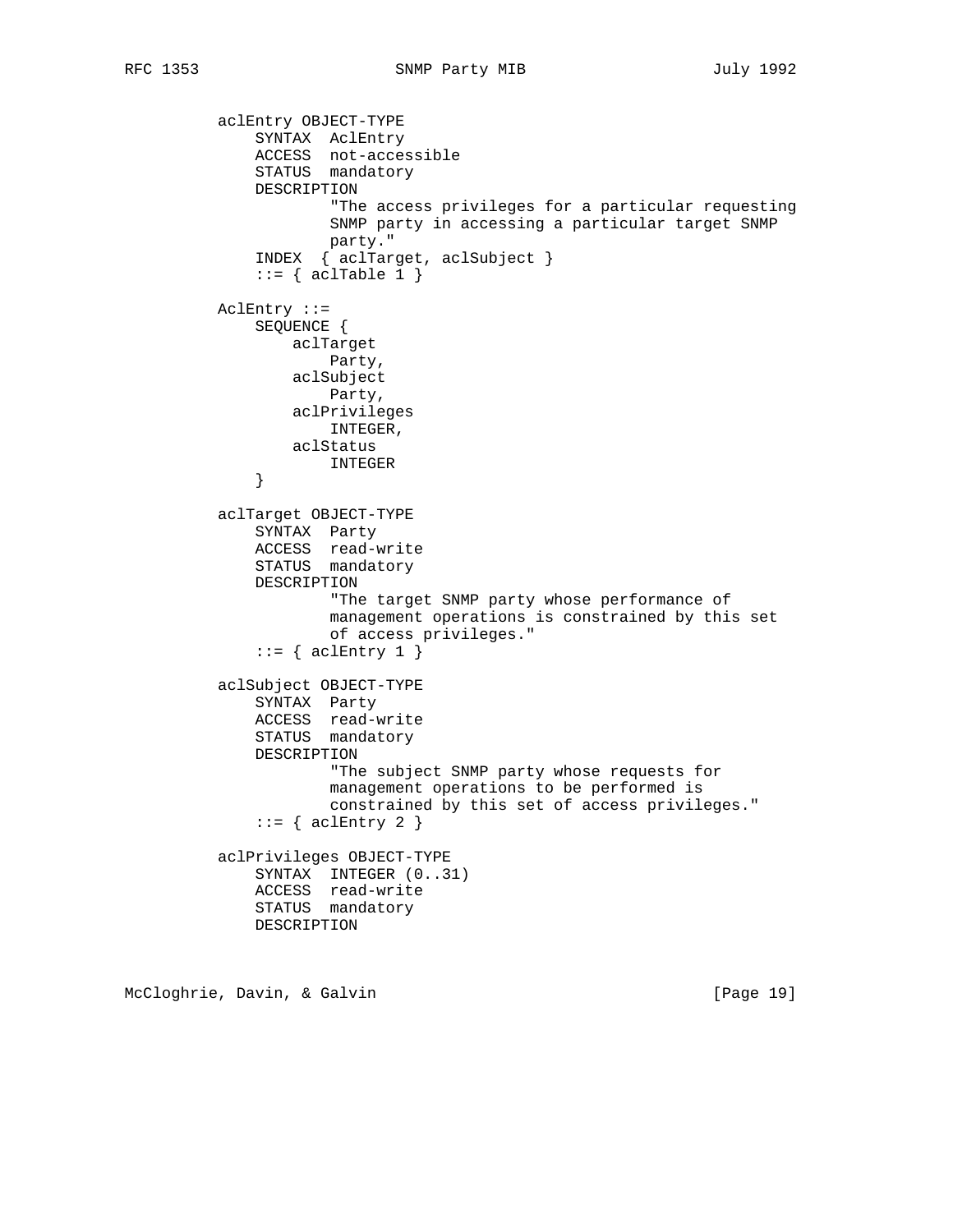"The access privileges which govern what management operations a particular target party may perform when requested by a particular subject party. These privileges are specified as a sum of values, where each value specifies a SNMP PDU type by which the subject party may request a permitted operation. The value for a particular PDU type is computed as 2 raised to the value of the ASN.1 context-specific tag for the appropriate SNMP PDU type. The values (for the tags defined in RFC 1157) are defined in RFC 1351 as: Get : 1 GetNext : 2 GetResponse : 4<br>Set : 8 set : 8 Trap : 16 The null set is represented by the value zero." DEFVAL  $\{ 3 \}$  -- Get & Get-Next  $::=$  { aclEntry 3 } aclStatus OBJECT-TYPE SYNTAX INTEGER { valid(1), invalid(2) } ACCESS read-write STATUS mandatory DESCRIPTION "The status of the access privileges for a particular requesting SNMP party in accessing a particular target SNMP party. Setting an instance of this object to the value 'invalid(2)' has the effect of invalidating the corresponding access privileges. It is an implementation-specific matter as to whether the agent removes an invalidated entry from the table. Accordingly, management stations must be prepared to receive from agents tabular information corresponding to entries not currently in use. Proper interpretation of such entries requires examination of the relevant aclStatus object." DEFVAL { valid }

 $::=$  { aclEntry 4 }

McCloghrie, Davin, & Galvin (Page 20)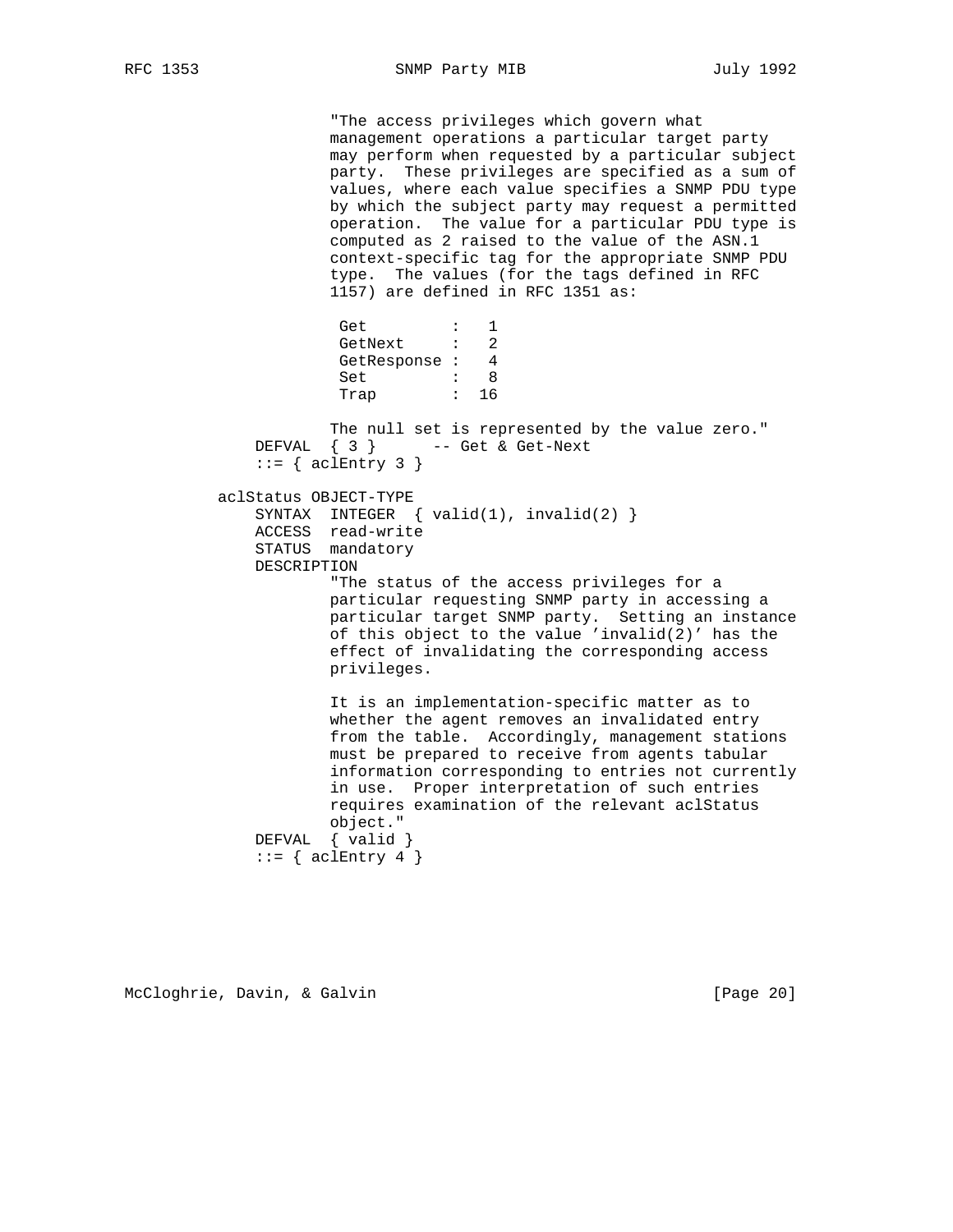--

```
 -- The MIB View Database Group
```
-- This group of objects allows the SNMP itself to be used to

- -- configure new SNMP parties, or to manipulate the MIB
- -- MIB views of existing parties.
- -- Implementation of the objects in this group is mandatory.

#### viewTable OBJECT-TYPE

 SYNTAX SEQUENCE OF ViewEntry ACCESS not-accessible STATUS mandatory DESCRIPTION

 "The table contained in the local database which defines local MIB views. Each SNMP party has a single MIB view which is defined by two collections of view subtrees: the included view subtrees, and the excluded view subtrees. Every such subtree, both included and excluded, is defined in this table.

 To determine if a particular object instance is in a particular SNMP party's MIB view, compare the object instance's Object Identifier with each entry (for this party) in this table. If none match, then the object instance is not in the MIB view. If one or more match, then the object instance is included in, or excluded from, the MIB view according to the value of viewStatus in the entry whose value of viewSubtree has the most sub-identifiers. If multiple entries match and have the same number of sub-identifiers, then the lexicographically greatest instance of viewStatus determines the inclusion or exclusion.

> An object instance's Object Identifier X matches an entry in this table when the number of sub identifiers in X is at least as many as in the value of viewSubtree for the entry, and each sub identifier in the value of viewSubtree matches its corresponding sub-identifier in X. Two sub identifiers match either if the corresponding bit of viewMask is zero (the 'wild card' value), or if they are equal.

> Due to this 'wild card' capability, we introduce the term, a 'family' of view subtrees, to refer to

McCloghrie, Davin, & Galvin (Page 21)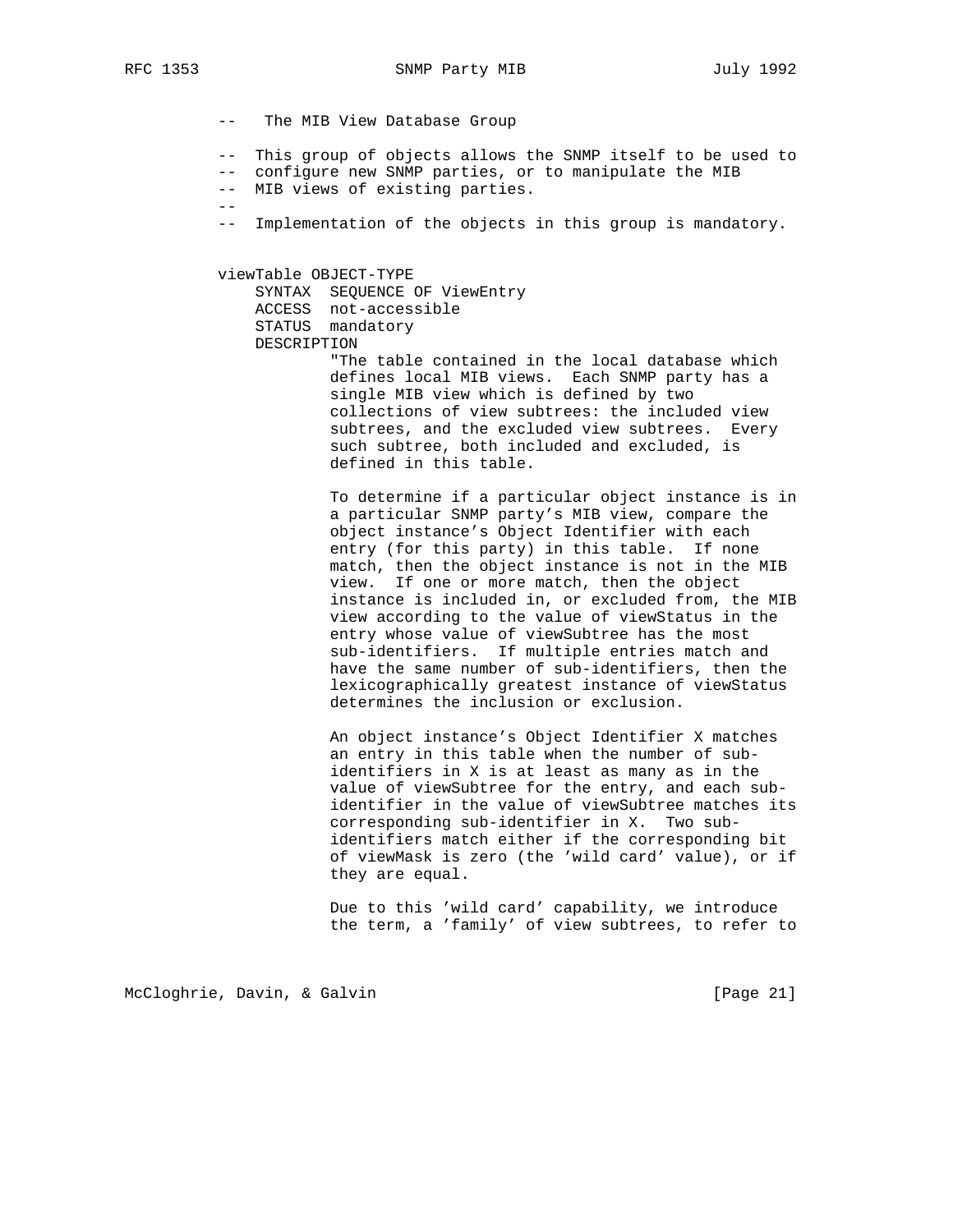```
 the set of subtrees defined by a particular
                       combination of values of viewSubtree and viewMask.
                       In the case where no 'wild card' is defined in
                       viewMask, the family of view subtrees reduces to a
                       single view subtree."
          ::= \{ partyViews 1 \} viewEntry OBJECT-TYPE
               SYNTAX ViewEntry
               ACCESS not-accessible
               STATUS mandatory
              DESCRIPTION
                       "Information on a particular family of view
                       subtrees included in or excluded from a particular
                      SNMP party's MIB view."
               INDEX { viewParty, viewSubtree }
              ::= { viewTable 1 }
          ViewEntry ::=
               SEQUENCE {
                  viewParty
                      Party,
                  viewSubtree
                      OBJECT IDENTIFIER,
                   viewStatus
                       INTEGER,
                  viewMask
              OCTET STRING<br>}
 }
          viewParty OBJECT-TYPE
               SYNTAX Party
               ACCESS read-write
               STATUS mandatory
              DESCRIPTION
                       "The SNMP party whose single MIB view includes or
                       excludes a particular family of view subtrees."
              ::= { viewEntry 1 }
          viewSubtree OBJECT-TYPE
               SYNTAX OBJECT IDENTIFIER
               ACCESS read-write
               STATUS mandatory
               DESCRIPTION
                       "The view subtree which, in combination with the
                       corresponding instance of viewMask, defines a
                       family of view subtrees. This family is included
                       in, or excluded from the particular SNMP party's
```
McCloghrie, Davin, & Galvin (Page 22)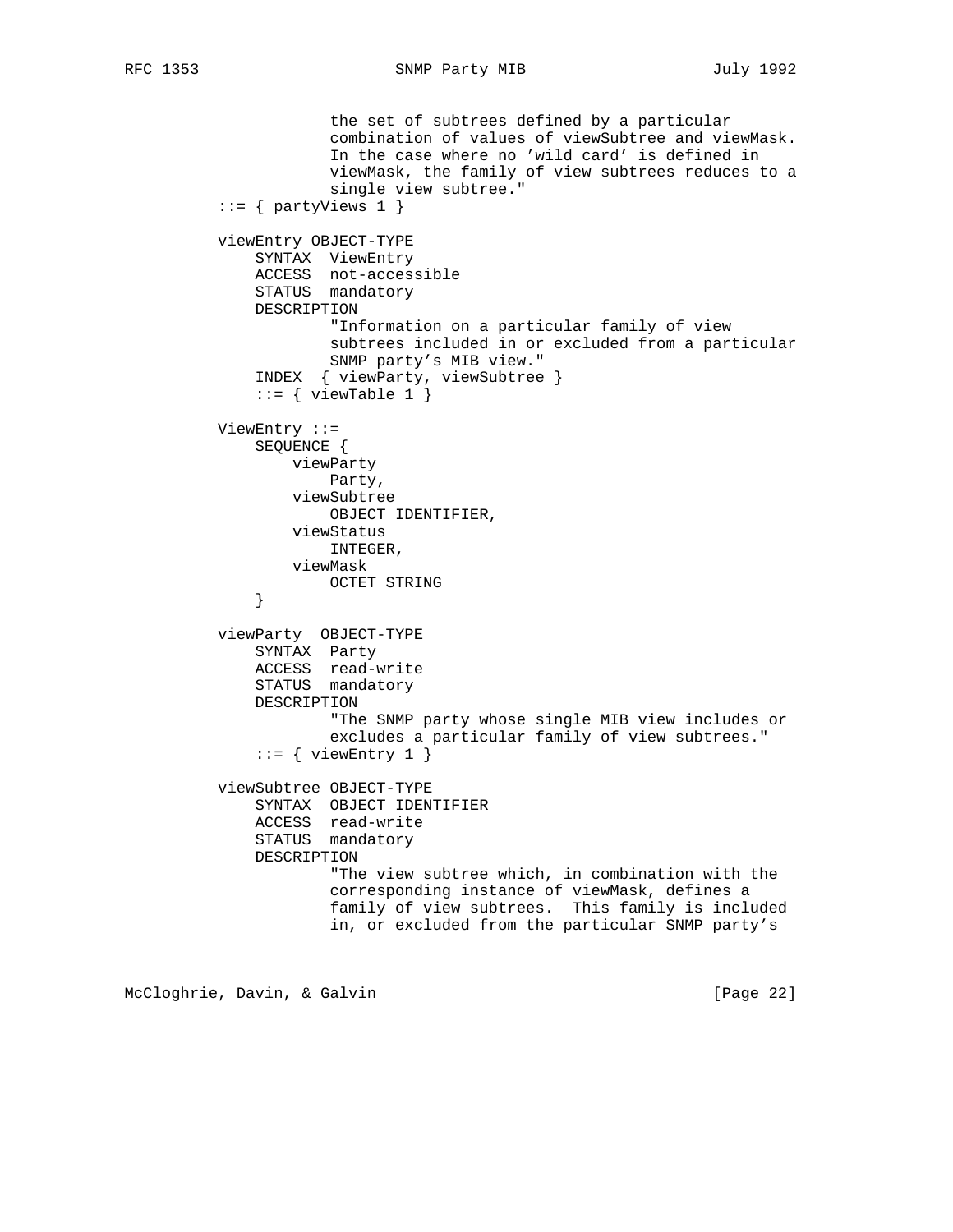```
 MIB view, according to the value of the
                       corresponding instance of viewStatus."
              ::= { viewEntry 2 }
          viewStatus OBJECT-TYPE
              SYNTAX INTEGER {
                          included(1),
                          excluded(2),
                      invalid(3)<br>}
 }
              ACCESS read-write
              STATUS mandatory
              DESCRIPTION
                       "The status of a particular family of view
                       subtrees within the particular SNMP party's MIB
                       view. The value 'included(1)' indicates that the
                       corresponding instances of viewSubtree and
                       viewMask define a family of view subtrees included
                       in the MIB view. The value 'excluded(2)'
                       indicates that the corresponding instances of
                       viewSubtree and viewMask define a family of view
                       subtrees excluded from the MIB view.
                       Setting an instance of this object to the value
                       'invalid(3)' has the effect of invalidating the
                       presence or absence of the corresponding family of
                      view subtrees in the corresponding SNMP party's
                      MIB view.
                       It is an implementation-specific matter as to
                       whether the agent removes an invalidated entry
                       from the table. Accordingly, management stations
                      must be prepared to receive from agents tabular
                       information corresponding to entries not currently
                       in use. Proper interpretation of such entries
                       requires examination of the relevant viewStatus
                      object."
              DEFVAL { included }
             ::= { viewEntry 3 }
          viewMask OBJECT-TYPE
              SYNTAX OCTET STRING (SIZE (0..16))
              ACCESS read-write
              STATUS mandatory
              DESCRIPTION
                       "The bit mask which, in combination with the
                       corresponding instance of viewSubtree, defines a
                      family of view subtrees.
```
McCloghrie, Davin, & Galvin (Page 23)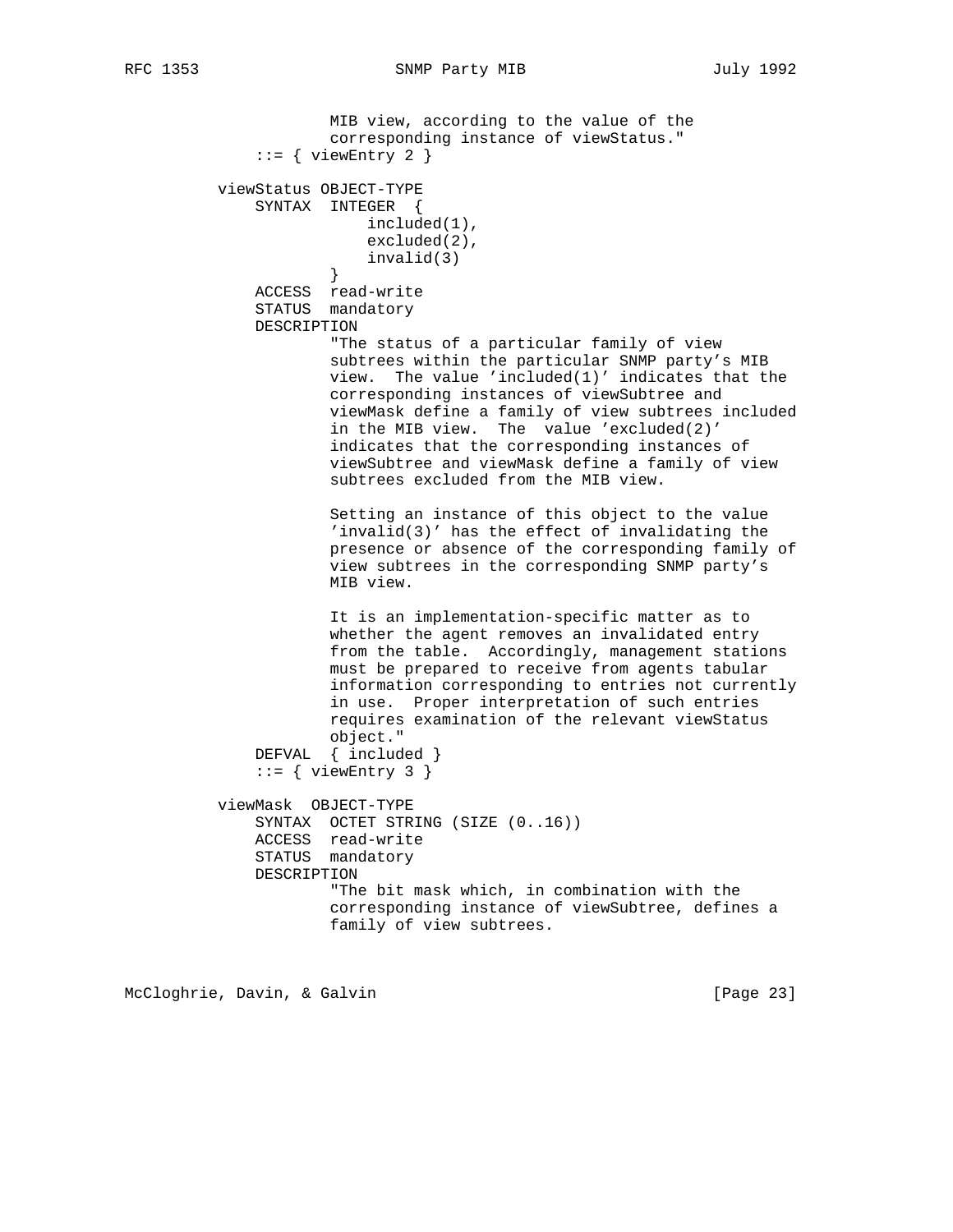Each bit of this bit mask corresponds to a sub identifier of viewSubtree, with the most significant bit of the i-th octet of this octet string value (extended if necessary, see below) corresponding to the  $(8 * i - 7)$ -th sub-identifier, and the least significant bit of the i-th octet of this octet string corresponding to the (8\*i)-th sub-identifier, where i is in the range 1 through 16.

 Each bit of this bit mask specifies whether or not the corresponding sub-identifiers must match when determining if an Object Identifier is in this family of view subtrees; a '1' indicates that an exact match must occur; a '0' indicates 'wild card', i.e., any sub-identifier value matches.

> Thus, the Object Identifier X of an object instance is contained in a family of view subtrees if the following criteria are met:

 for each sub-identifier of the value of viewSubtree, either:

the i-th bit of viewMask is 0, or

 the i-th sub-identifier of X is equal to the i-th sub-identifier of the value of viewSubtree.

 If the value of this bit mask is M bits long and there are more than M sub-identifiers in the corresponding instance of viewSubtree, then the bit mask is extended with 1's to be the required length.

 Note that when the value of this object is the zero-length string, this extension rule results in a mask of all-1's being used (i.e., no 'wild card'), and the family of view subtrees is the one view subtree uniquely identified by the corresponding instance of viewSubtree." DEFVAL { ''h }  $::=$  { viewEntry 4 }

END

McCloghrie, Davin, & Galvin (Page 24)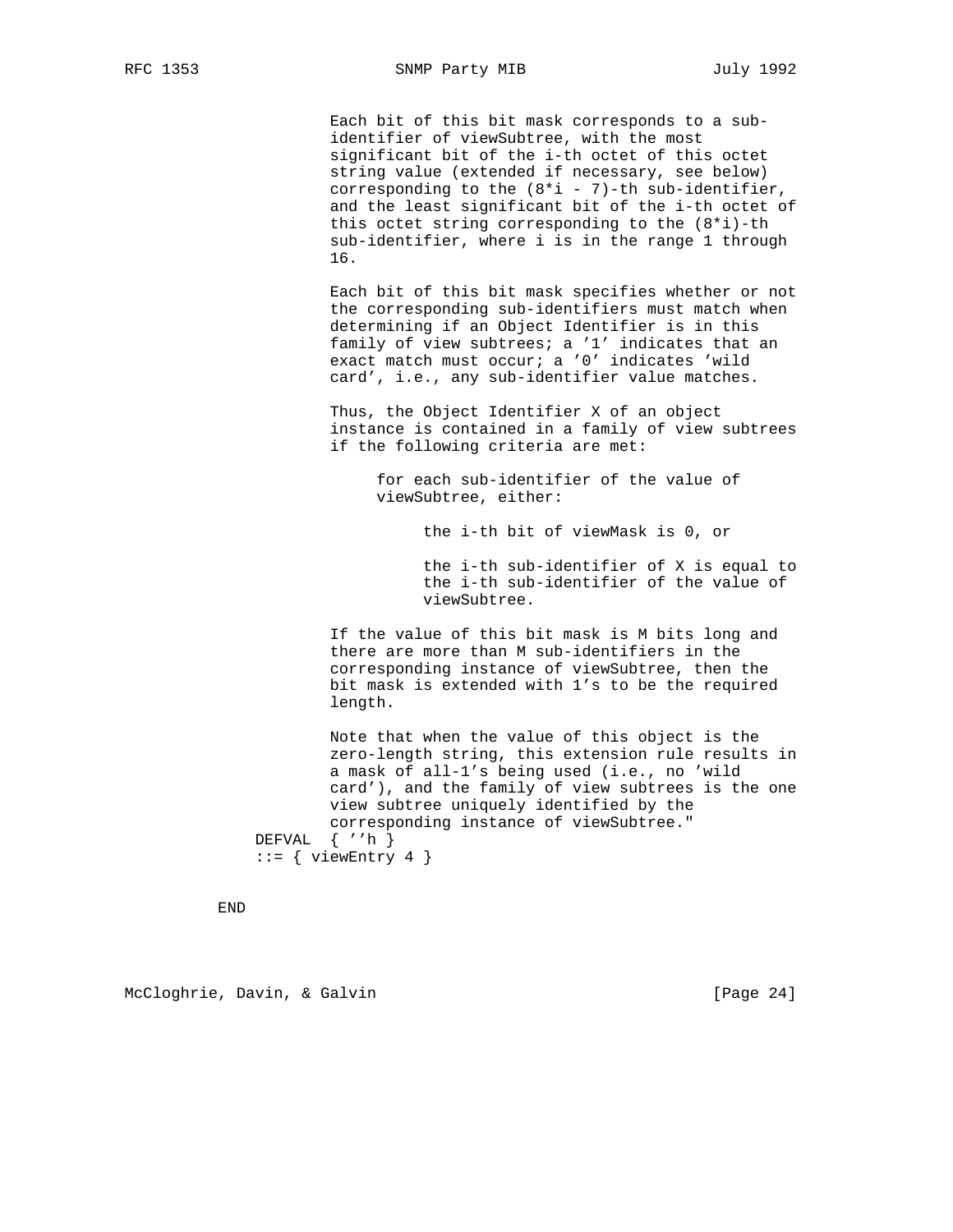## 5. Acknowledgments

 This document was produced on behalf of the SNMP Security Working Group of the Internet Engineering Task Force. The authors wish to thank the members of the working group, and others who contributed to this effort.

- 6. References
	- [1] Rose, M., and K. McCloghrie, "Structure and Identification of Management Information for TCP/IP based internets", RFC 1155, Performance Systems International, Hughes LAN Systems, May 1990.
	- [2] McCloghrie, K., and M. Rose, "Management Information Base for Network Management of TCP/IP-based Internets", RFC 1156, Hughes LAN Systems and Performance Systems International, May 1990.
	- [3] Case, J., M. Fedor, M. Schoffstall, and J. Davin, The Simple Network Management Protocol", RFC 1157, University of Tennessee at Knoxville, Performance Systems International, Performance Systems International, and the MIT Laboratory for Computer Science, May 1990.
	- [4] McCloghrie K., and M. Rose, Editors, "Management Information Base for Network Management of TCP/IP-based internets", RFC 1213, Performance Systems International, March 1991.
	- [5] Information processing systems Open Systems Interconnection Specification of Abstract Syntax Notation One (ASN.1), International Organization for Standardization, International Standard 8824, December 1987.
	- [6] Information processing systems Open Systems Interconnection Specification of Basic Encoding Rules for Abstract Notation One (ASN.1), International Organization for Standardization, International Standard 8825, December 1987.
	- [7] Rose, M., and K. McCloghrie, Editors, "Concise MIB Definitions", RFC 1212, Performance Systems International, Hughes LAN Systems, March 1991.
	- [8] Davin, J., Galvin, J., and K. McCloghrie, "SNMP Administrative Model", RFC 1351, MIT Laboratory for Computer Science, Trusted Information Systems, Inc., Hughes LAN Systems, Inc., July 1992.
	- [9] Galvin, J., McCloghrie, K., and J. Davin, "SNMP Security Protocols", RFC 1352, Trusted Information Systems, Inc., Hughes LAN Systems, Inc., MIT Laboratory for Computer Science, July

McCloghrie, Davin, & Galvin [Page 25]